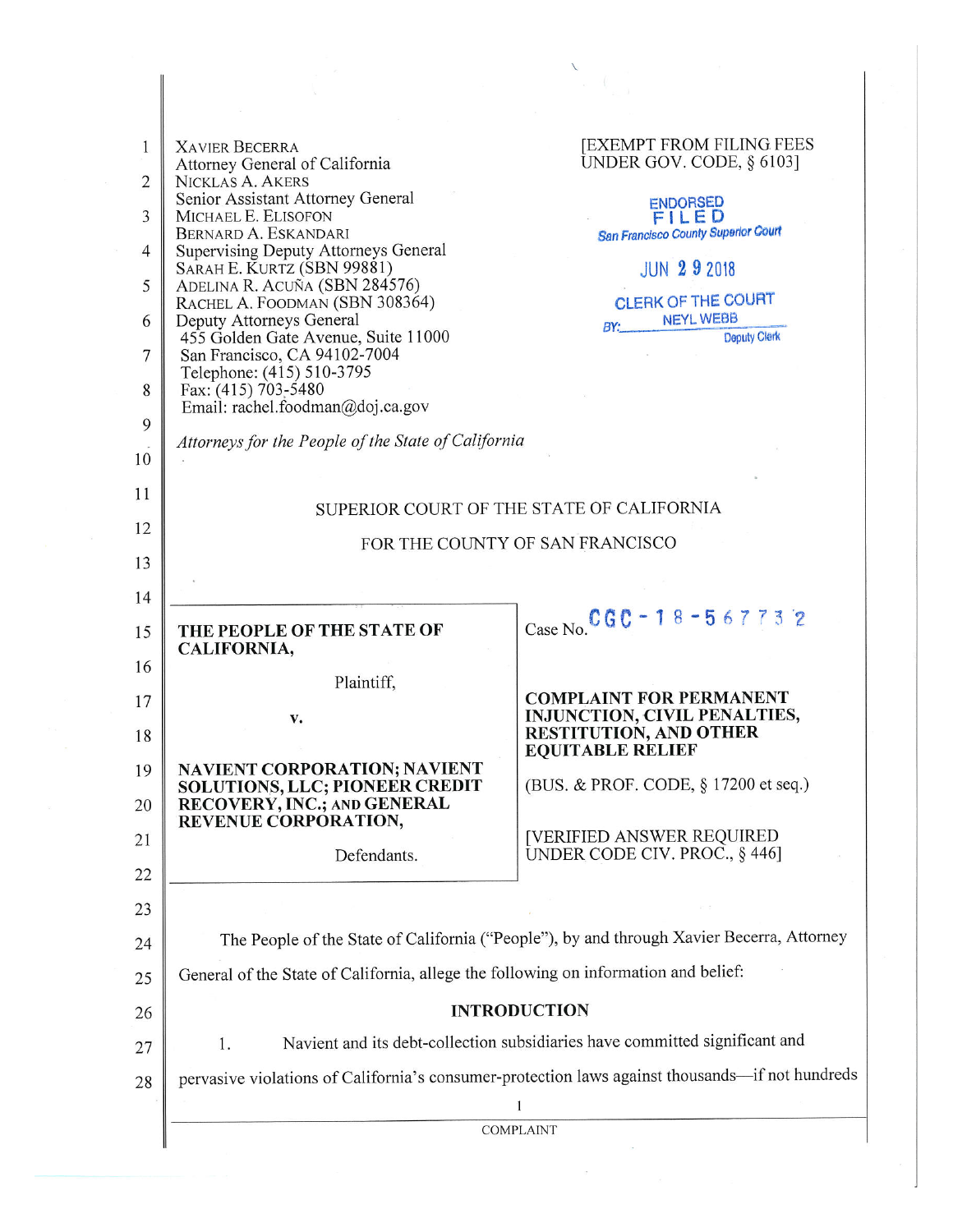2 3 of thousands—of student-loan borrowers in California. Navient is the largest student-loan servicer in the country, servicing the loans of more than 12 million borrowers nationwide with more than \$300 billion in federal and private student loans.

4 5 6 7 8 9 10 11 12 13 14 15 16 17 2. At every turn, Navient has failed to live up to its responsibilities in servicing federal student loans. For example, for years, Navient promised borrowers that it would counsel them on various reduced-repayment options in light of their financial situation. In reality, Navient steered borrowers facing long-term financial distress into short-term forbearances rather than informing them of options that could have saved borrowers thousands of dollars. Navient did this to save itself time and money. For borrowers that were able to ultimately enroll in a reducedrepayment plan, Navient provided them with deficient and misleading notices regarding renewal of those plans. And when, as a result, borrowers failed to timely renew, their monthly repayment amount would immediately increase. Navient also promised borrowers that they could reduce their principal by making extra payments but applied overpayments first to fees and interest. These and other systematic violations of California's consumer-protections laws have harmed numerous California borrowers with federal student loans serviced by Navient. 3. When borrowers default on their federal student loans—often as the inevitable result of Navient's servicing misconduct—Navient's wholly owned debt-collection subsidiaries,

18 Pioneer and GRC, engaged in further violations of California law that have likewise harmed

19 Californian borrowers. For example, Pioneer and GRC have exaggerated the benefits of

20 rehabilitation plans on borrowers' credit reports and misrepresented the amount of fees that are

21 22 forgiven if borrowers succeed in rehabilitating their loans. Pioneer has also misstated to delinquent borrowers the standard for total and permanent disability.

23

1

# **DEFENDANTS**

24 25 26 27 28 4. In 1972, Congress created the Student Loan Marketing Association (commonly referred to as "Sallie Mae"), a government-sponsored enterprise, to support the student-loan program created by the Higher Education Act of 1965. (20 U.S.C. § 1001 et seq.) In 1984, Sallie Mae became a publicly traded company, and from approximately 1997 to 2004, Sallie Mae transitioned into a private company.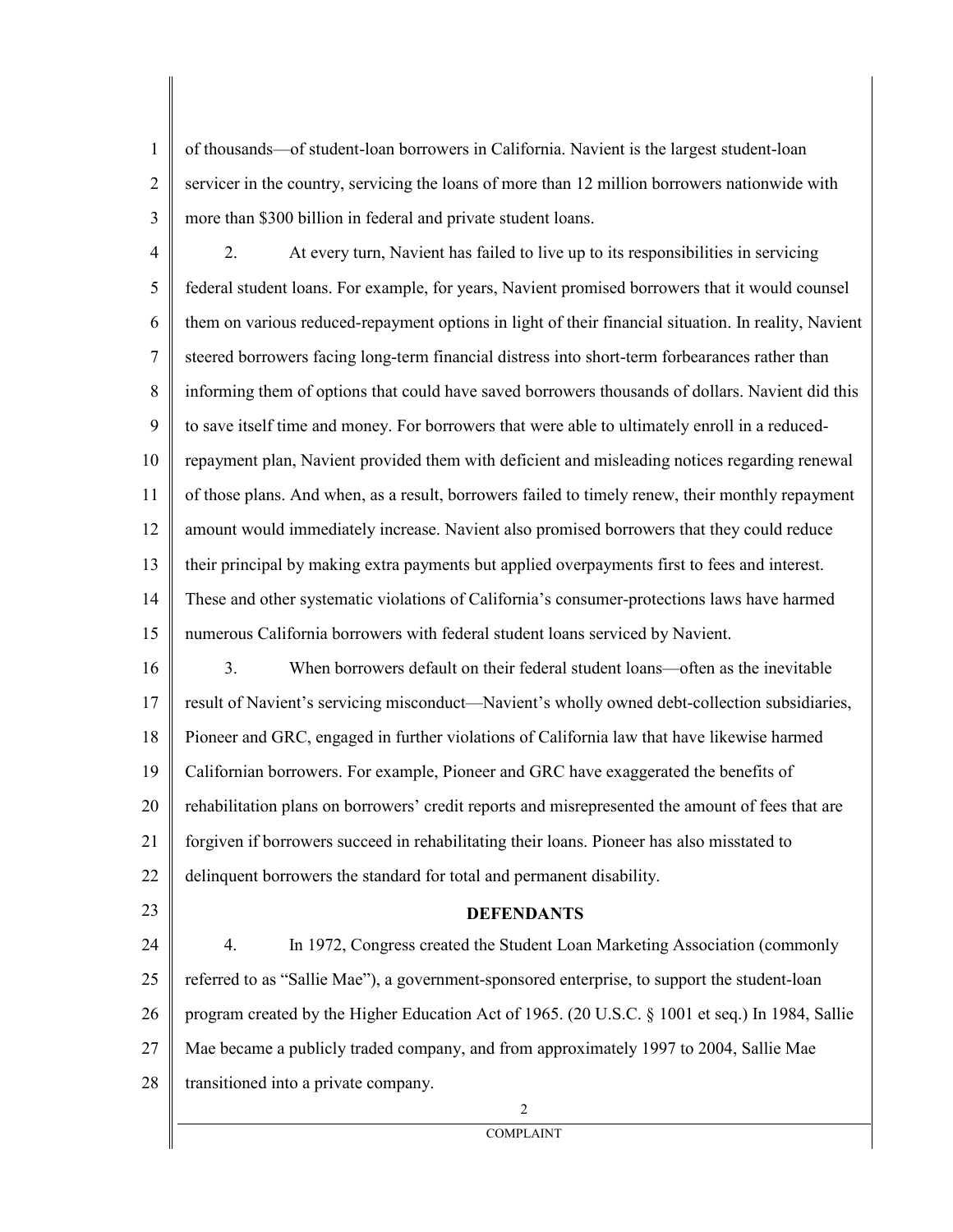1 2 3 4 5 6 7 8 9 10 11 12 13 14 15 16 17 18 19 20 21 22 23 24 25 26 27 5. By 2005, Sallie Mae was fully privatized, with SLM Corporation as the parent company and subsidiary Sallie Mae, Inc. responsible for most of the company's student-loan servicing and debt-collection businesses. From 2004 until April 2014, SLM Corporation and its subsidiaries conducted the full spectrum of student-lending activities—including originating loans under the Federal Family Education Loan ("FFEL") Program (34 C.F.R. § 682.100 et seq.); developing and implementing lending policies; marketing student loans and loan packages to schools and students; funding and distributing loans; and then servicing and collecting loans. In April 2014, SLM Corporation split into two publicly traded entities: (a) a servicing and debtcollection business (Navient Corporation); and (b) a student-lending business (a new SLM Corporation). 6. Defendant Navient Corporation ("Navient Corp.") is a Delaware corporation. After the 2014 split described above, Navient Corp. assumed responsibility for liabilities resulting from certain pre-split conduct of the former SLM Corporation and its subsidiaries, including the servicing and debt-collection misconduct alleged in this Complaint. Defendant Navient Corp. is therefore included in this Complaint for servicing and collection-related conduct prior to the 2014 split. 7. Also as part of this split, Sallie Mae, Inc. was transferred to Navient Corp. and its subsidiaries. Sallie Mae, Inc. then changed its name to Navient Solutions, Inc. Navient Solutions, Inc. later converted from a corporation into a limited liability company and became known as Navient Solutions, LLC. 8. Defendant Navient Solutions, LLC ("Navient Solutions"), a Delaware limitedliability company, is a wholly owned subsidiary of Navient Corp. 9. In this Complaint, Sallie Mae, Inc.; Navient Solutions, LLC; and Navient Corp. are referred to collectively as "Navient." Today, Navient services more than \$300 billion in student loans for more than 12 million borrowers nationwide, including hundreds of thousands of federal student-loan borrowers in California. 10. Defendant Pioneer Credit Recovery, Inc. ("Pioneer"), a Delaware corporation, is a

28 wholly owned subsidiary of Navient Corp. Pioneer principally engages in debt-collection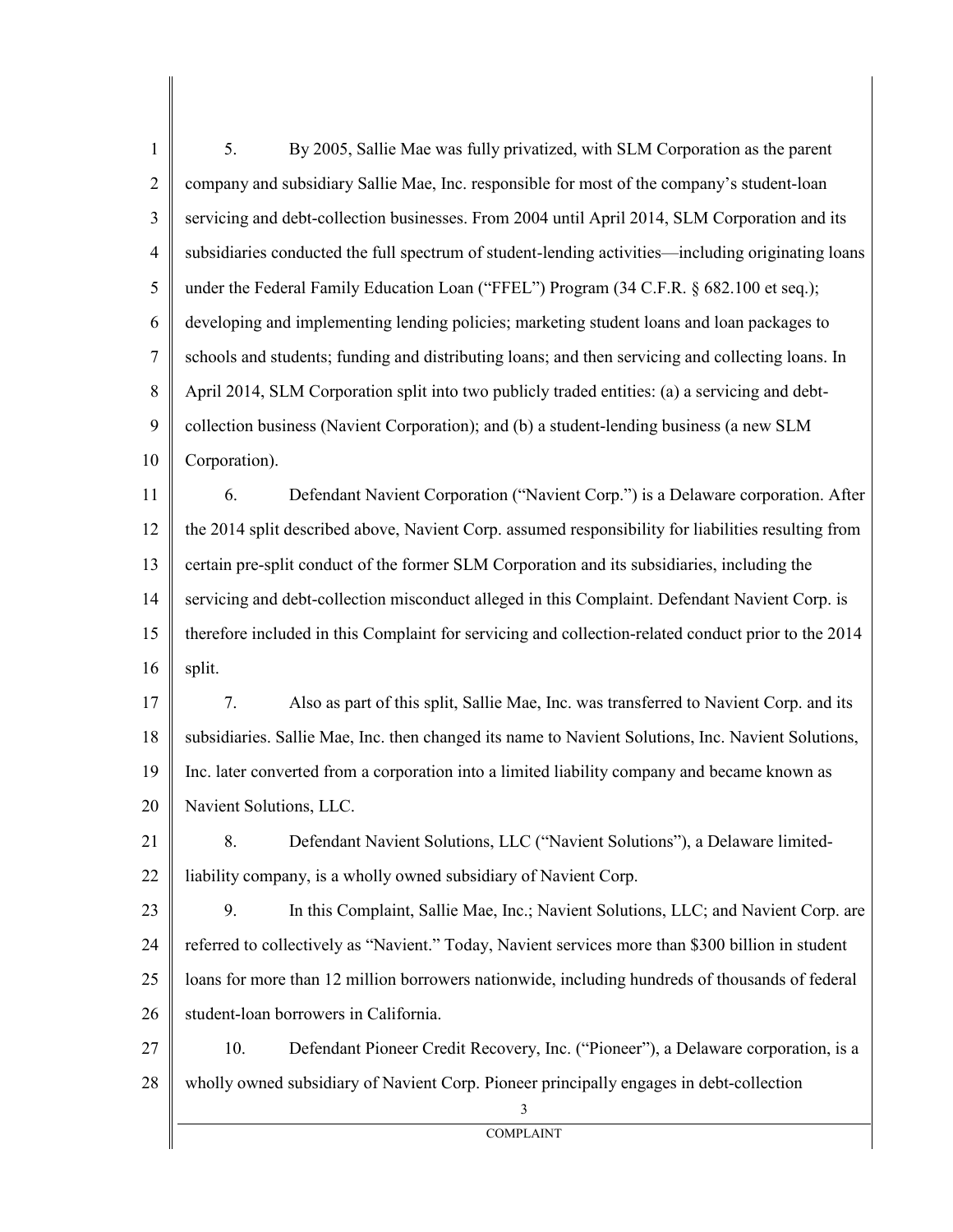| $\mathbf{1}$   | activities related to student loans. Pioneer is a "debt collector" under the Rosenthal Fair Debt     |  |  |  |  |
|----------------|------------------------------------------------------------------------------------------------------|--|--|--|--|
| $\overline{2}$ | Collection Practices Act, Civil Code section 1788 et seq. ("Rosenthal Act"). (Civ. Code,             |  |  |  |  |
| 3              | $§$ 1788.2, subd. (c).)                                                                              |  |  |  |  |
| 4              | Defendant General Revenue Corporation ("GRC"), an Ohio corporation, is a<br>11.                      |  |  |  |  |
| 5              | wholly owned subsidiary of Navient Corp. GRC engages in debt-collection activities related to        |  |  |  |  |
| 6              | outstanding and delinquent student loans on behalf of several owners of federal student loans.       |  |  |  |  |
| 7              | GRC is a "debt collector" under the Rosenthal Act. (Civ Code, § 1788.2, subd. (c).)                  |  |  |  |  |
| 8              | Navient Corp., Sallie Mae, Inc., Navient Solutions, Pioneer, and GRC act and have<br>12.             |  |  |  |  |
| 9              | acted as a single enterprise, including having identical equitable ownership and identical directors |  |  |  |  |
| 10             | and officers. The following examples are illustrative:                                               |  |  |  |  |
| 11             | One person simultaneously served as President and Chief Executive<br>a.                              |  |  |  |  |
| 12             | Officer of both Navient Corp. and Navient Solutions;                                                 |  |  |  |  |
| 13             | Another person simultaneously served as Chief Operating Officer for both<br>$\mathbf{b}$ .           |  |  |  |  |
| 14             | Navient Corp. and Navient Solutions;                                                                 |  |  |  |  |
| 15             | Another person simultaneously served as Chief Financial Officer for both<br>C <sub>1</sub>           |  |  |  |  |
| 16             | Navient Corp. and Navient Solutions;                                                                 |  |  |  |  |
| 17             | Another person simultaneously served as Chief Risk Officer for both<br>d.                            |  |  |  |  |
| 18             | Navient Corp. and Navient Solutions;                                                                 |  |  |  |  |
| 19             | e. Another person simultaneously served as Senior Vice President and                                 |  |  |  |  |
| 20             | Treasurer for both Navient Corp. and Navient Solutions;                                              |  |  |  |  |
| 21             | f.<br>Another person simultaneously served as Vice President and Secretary for                       |  |  |  |  |
| 22             | Navient Corp. and Vice President, Associate General Counsel, and Assistant Secretary for             |  |  |  |  |
| 23             | Navient Solutions;                                                                                   |  |  |  |  |
| 24             | Another person is a current Director of Pioneer and GRC, and also serves<br>g.                       |  |  |  |  |
| 25             | as Senior Vice President for Navient Corp.; and                                                      |  |  |  |  |
| 26             | Another person is the current President of Pioneer, and also serves as Vice<br>h.                    |  |  |  |  |
| 27             | President of Operations for Navient Corp. and GRC.                                                   |  |  |  |  |
| 28             | 13.<br>Navient Corp. issues consolidated annual reports and SEC filings which include<br>4           |  |  |  |  |
|                | <b>COMPLAINT</b>                                                                                     |  |  |  |  |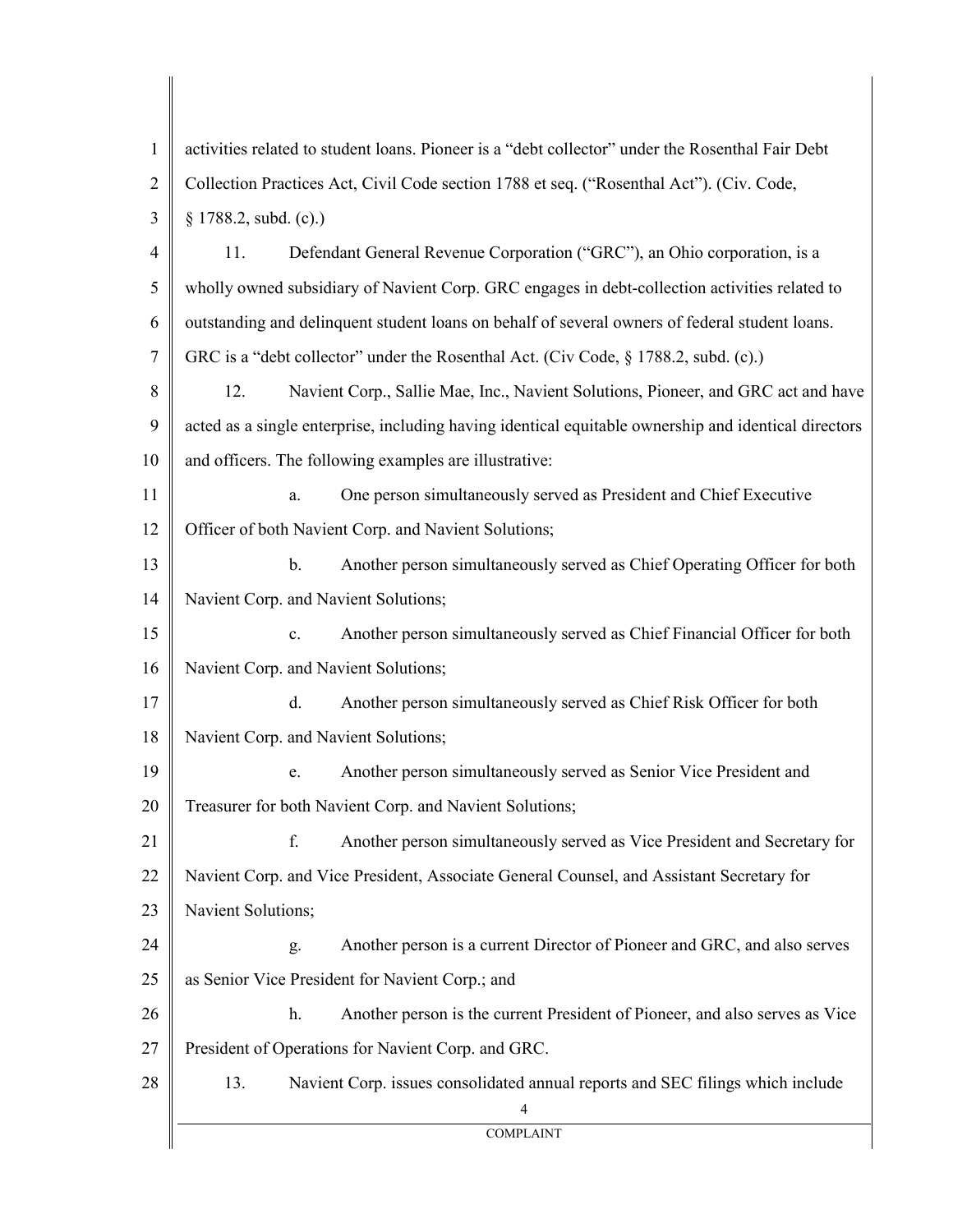1 2 3 Navient Solutions, Pioneer, and GRC. In addition, Navient Corp. issues consolidated financial statements and balance sheets for itself and its wholly owned subsidiaries, including Navient Solutions, Pioneer, and GRC.

4 5 14. Navient Corp. owns or leases the offices used by its wholly owned subsidiaries, including Navient Solutions, Pioneer, and GRC.

6 7 15. At all relevant times, each Defendant acted individually and jointly with every other named Defendant in committing all acts alleged in this Complaint.

8 9 10 16. At all relevant times, each Defendant acted (a) as a principal; (b) under express or implied agency; or (c) with actual or ostensible authority to perform the acts alleged in this Complaint on behalf of every other named Defendant.

11 12 17. At all relevant times, some or all Defendants acted as the agent of the others, and all Defendants acted within the scope of their agency if acting as an agent of another.

13 14 15 16 17 18 18. At all relevant times, each Defendant knew or realized, or should have known or realized, that the other Defendants were engaging in or planned to engage in the violations of law alleged in this Complaint. Knowing or realizing that the other Defendants were engaging in such unlawful conduct, each Defendant nevertheless facilitated the commission of those unlawful acts. Each Defendant intended to and did encourage, facilitate, or assist in the commission of the unlawful acts, and thereby aided and abetted the other Defendants in the unlawful conduct.

19 20 21 22 19. Defendants have engaged in a conspiracy, common enterprise, and common course of conduct, the purpose of which is and was to engage in the violations of law alleged in this Complaint. The conspiracy, common enterprise, and common course of conduct continue to the present.

23

## **JURISDICTION AND VENUE**

24 25 26 27 28 20. This Court has jurisdiction over Defendants because Defendants, by servicing and collecting the federal student loans of California borrowers, intentionally availed themselves of the California market so as to render the exercise of jurisdiction over Defendants by the California courts consistent with traditional notions of fair play and substantial justice.

21. The violations of law alleged in this Complaint occurred in the County of San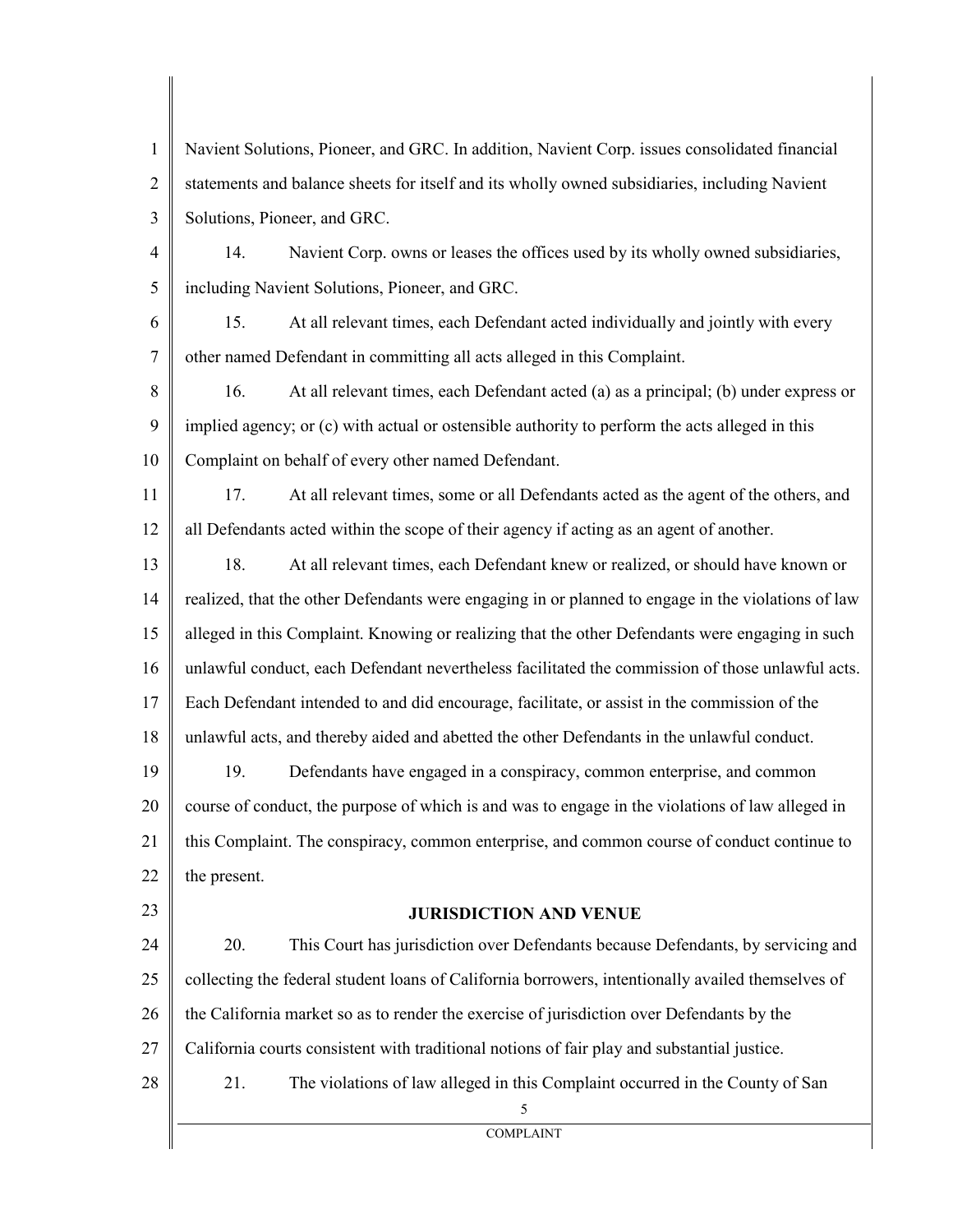Francisco and throughout California.

2 3 4 22. Venue is proper in this Court under Code of Civil Procedure section 395.5 because Defendants' servicing and debt-collection activities included the San Francisco region and therefore Defendants' liability arises in the County of San Francisco.

5 6 7 23. Venue is also proper in this Court under Code of Civil Procedure section 393, subdivision (a), because violations of law that occurred in the County of San Francisco are a "part of the cause" upon which the Plaintiff seeks the recovery of penalties imposed by statute.

8

1

# **DEFENDANTS' BUSINESS PRACTICES**

9 10 11 12 13 14 15 24. Navient serviced and services federal student loans for hundreds of thousands of borrowers living in California. Pioneer and GRC have also collected on numerous defaulted federal student loans of borrowers living in California. Upon information and belief, Navient, Pioneer, and GRC engaged in the business acts and practices described below when servicing and collecting the federal student loans of California borrowers. The allegations in this Complaint relate only to federal student loans. This Complaint does not allege misconduct related to servicing and collecting private student loans.

16

## **I. BACKGROUND ON FEDERAL STUDENT LOANS**

17 18 19 20 21 22 25. On November 8, 1965, President Johnson signed into law the Higher Education Act of 1965 (20 U.S.C. § 1001 et seq.), which was intended "to strengthen the educational resources of our colleges and universities and to provide financial assistance for students in postsecondary and higher education." (Pub. L. No. 89-329, 79 Stat. 1219.) The 1972 reauthorization of the Higher Education Act expanded aid to students entering junior colleges as well as trade schools and career colleges. (Pub. L. 92-318, 86 Stat. 235.)

23 24 25 26 27 26. As used in this Complaint, "federal student loans" refer to loans offered through programs administered by the U.S. Department of Education ("ED"), including "direct loans" under the William D. Ford Direct Student Loan Program and "guaranteed-insured loans" under the FFEL Program. Federal student loans come in two main forms: subsidized and unsubsidized. For subsidized loans, the government generally pays the interest while the borrower is in school.

28 For unsubsidized loans, the borrower must pay all of the interest.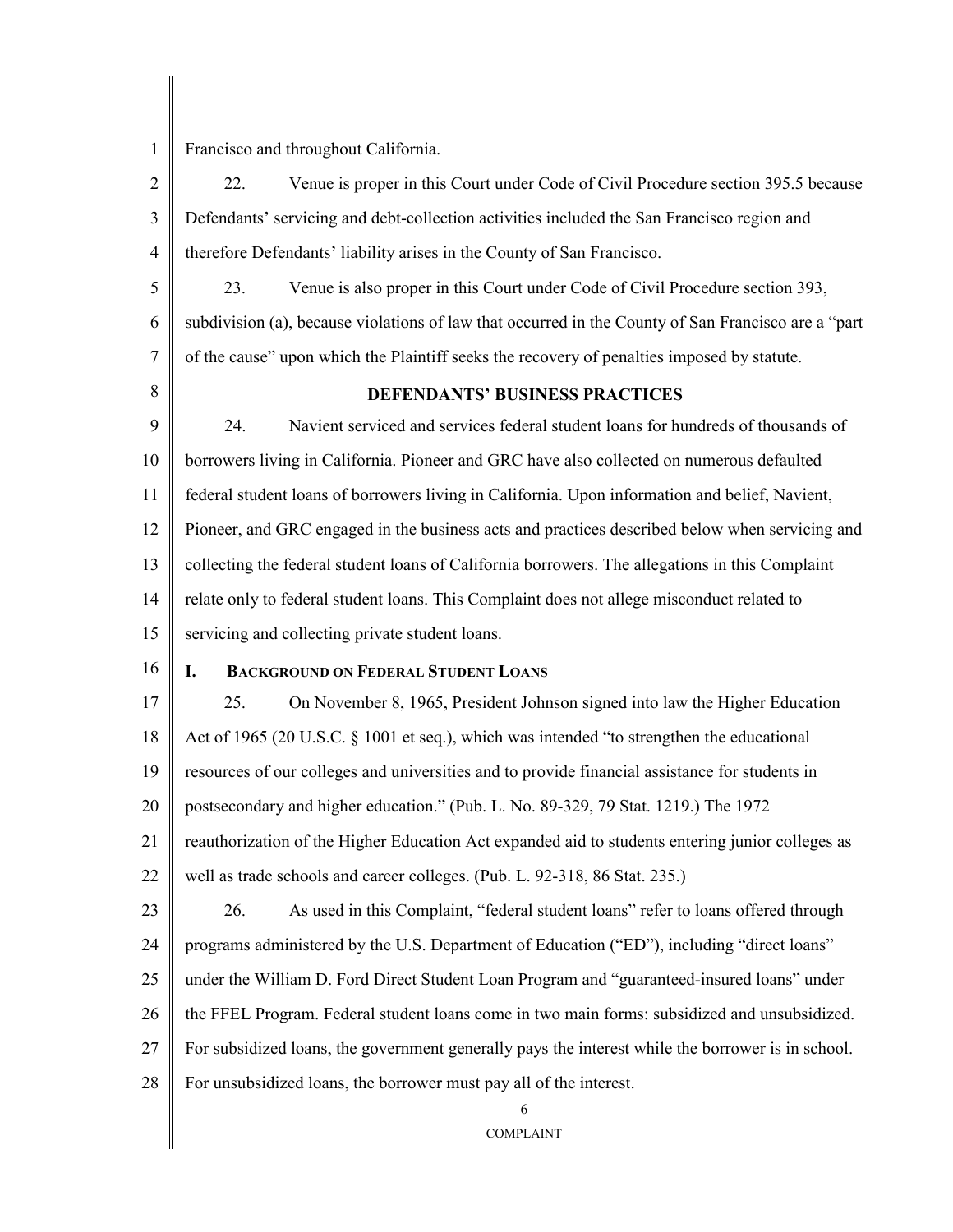| $\mathbf{1}$   | 27.<br>Federal student loans have unique characteristics and features, including that (a)                                                                                |  |  |  |  |
|----------------|--------------------------------------------------------------------------------------------------------------------------------------------------------------------------|--|--|--|--|
| $\overline{2}$ | they are primarily need-based and made to borrowers regardless of credit history, so that approval                                                                       |  |  |  |  |
| 3              | is automatic if the student meets certain requirements; (b) their interest rate is capped by the                                                                         |  |  |  |  |
| $\overline{4}$ | federal government; and (c) they offer borrowers a variety of repayment options.                                                                                         |  |  |  |  |
| 5              | 28.<br>Due to these features, borrowers typically access federal student loans before                                                                                    |  |  |  |  |
| 6              | private student loans. At the end of 2017, federal student loans made up over 80% of the student-                                                                        |  |  |  |  |
| $\overline{7}$ | loan market.                                                                                                                                                             |  |  |  |  |
| 8              | 29.<br>The management or "servicing" of federal student loans is handled by private                                                                                      |  |  |  |  |
| 9              | entities, like Navient. Federal student-loan servicers handle a multitude of issues for borrowers,                                                                       |  |  |  |  |
| 10             | including collecting payments, providing repayment options to borrowers, and facilitating loan                                                                           |  |  |  |  |
| 11             | payoff.                                                                                                                                                                  |  |  |  |  |
| 12             | Federal student loans come with a vast array of repayment options to fit a<br>30.                                                                                        |  |  |  |  |
| 13             | borrower's short-term and long-term financial situation. For instance, for borrowers experiencing                                                                        |  |  |  |  |
| 14             | long-term or permanent financial difficulty who are unable to pay the standard monthly payments                                                                          |  |  |  |  |
| 15             | under the original terms of the loan, Congress created income-driven repayment programs, which                                                                           |  |  |  |  |
| 16             | can significantly reduce the borrower's monthly payment.                                                                                                                 |  |  |  |  |
| 17<br>18       | <b>DEFENDANTS' CONDUCT RELATED TO THE SERVICING OF FEDERAL STUDENT</b><br>П.<br><b>LOANS</b>                                                                             |  |  |  |  |
| 19             | <b>Navient Illegally Steers Federal Student-Loan Borrowers into</b><br>A.<br>Inappropriate and Harmful Forbearances, Rather than Income-Driven<br><b>Repayment Plans</b> |  |  |  |  |
| 20             | 31.<br>When federal student-loan borrowers first enter repayment, they are assigned to or                                                                                |  |  |  |  |
| 21             | select a specific repayment plan. Borrowers can change their repayment plan at any time,                                                                                 |  |  |  |  |
| 22             | including when they experience financial hardship or distress.                                                                                                           |  |  |  |  |
| 23             | 32.<br>ED offers a number of repayment plans designed to help borrowers manage their                                                                                     |  |  |  |  |
| 24             | federal student-loan debt by making monthly payments more affordable. These repayment plans                                                                              |  |  |  |  |
| 25<br>26       | include several income-driven repayment plans, such as Income-Based Repayment ("IBR") and                                                                                |  |  |  |  |
| 27             | Pay As You Earn Repayment ("PAYE"). Most federal student loans are eligible for at least one                                                                             |  |  |  |  |
| 28             | income-driven repayment plan. The monthly payment under an income-driven repayment plan                                                                                  |  |  |  |  |
|                | 7                                                                                                                                                                        |  |  |  |  |
|                | <b>COMPLAINT</b>                                                                                                                                                         |  |  |  |  |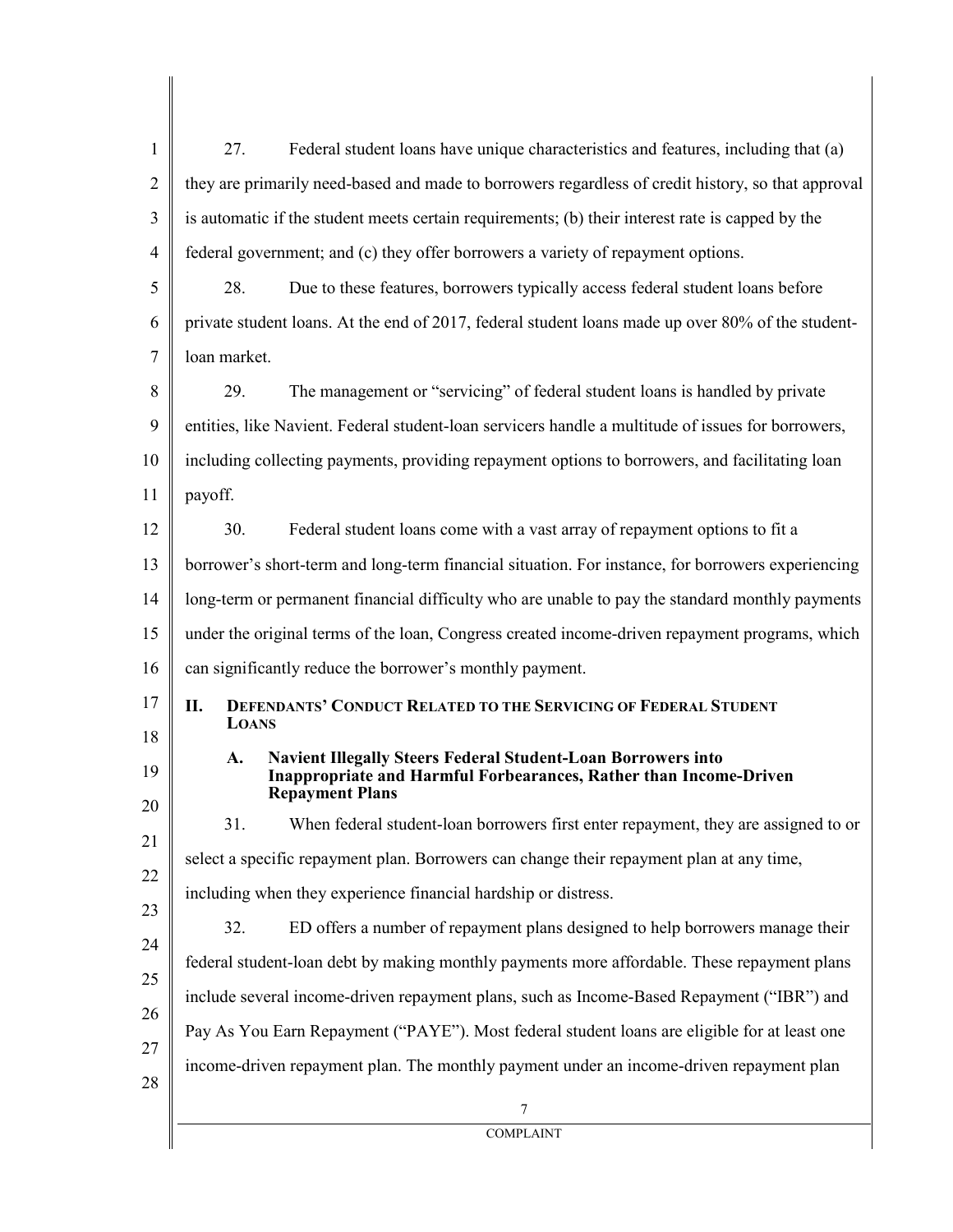1 2 3 4 depends on the borrower's income and family size and is intended to be more affordable for borrowers who would struggle to make payments under a standard repayment plan. In some circumstances, depending on a borrower's financial situation, he or she may pay as little as \$0 per month when enrolled in one of these plans.

5 6 7 33. Most income-driven repayment plans offer additional benefits for federal studentloan borrowers, especially borrowers experiencing long-term financial hardship. The following examples are illustrative:

8 9 10 11 12 13 14 a. For borrowers with subsidized loans whose monthly payment amount does not fully cover accrued interest, the federal government pays any unpaid interest that accrues on those loans during the first three consecutive years of enrollment in the income-driven repayment plan. This interest subsidy significantly benefits these borrowers because they generally have no obligation to ever pay the unpaid interest that accrues during those three years. Because that interest is paid in full by the federal government as it accrues, it is not added to the principal balance of the loan, or "capitalized."

15 16 17 18 b. Borrowers who are enrolled in an income-driven repayment plan can also receive forgiveness of the remaining balance of their federal student loan, either after making 20 to 25 years of qualifying payments for most income-driven repayment plans or ten years of qualifying payments while employed in certain public-service professions.

19 20 21 22 34. Federal student loans are generally also eligible for forbearance, which is a shortterm, temporary postponement of payment. With forbearance, a borrower experiencing temporary financial hardship or illness may be able to stop making payments or reduce his or her monthly payment for a defined period of no more than 12 months at a time.

23 24 25 35. Navient's website states that forbearance is appropriate for borrowers experiencing "a problem making on-time payments due to a temporary financial difficulty." The website also states: "Forbearance is intended to help you out in times of temporary need."

26 27 28 36. Borrowers placed in forbearance face significant costs, including the accumulation of unpaid interest and the capitalization of that unpaid interest to the principal balance of the loan. In some cases, a loan in forbearance may be re-amortized, meaning the monthly payments are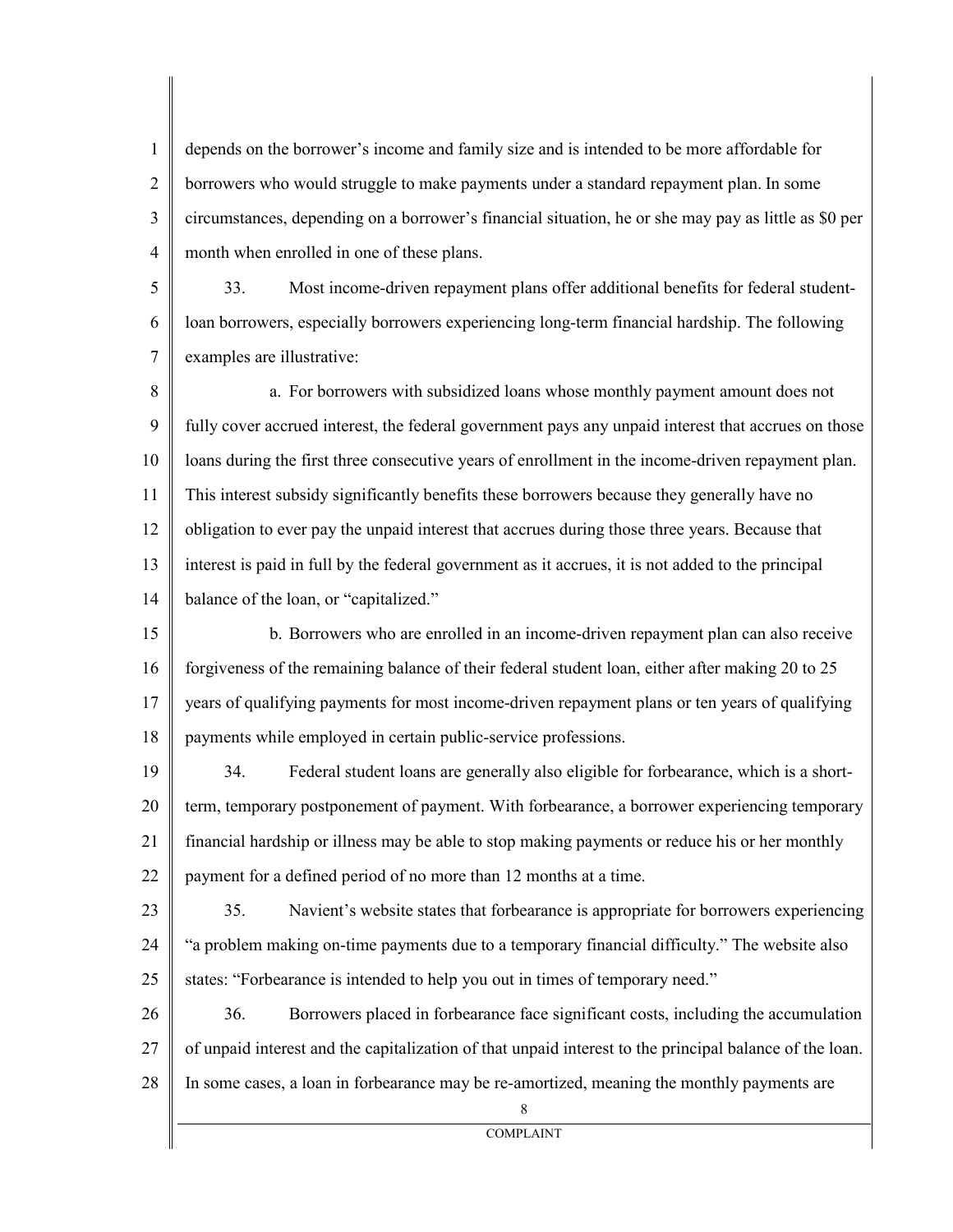| 1              | recalculated, which can lead to an increase in the borrower's monthly payment. These costs                                                                                                                                                                                                                                                                                                                                                                             |  |  |  |  |
|----------------|------------------------------------------------------------------------------------------------------------------------------------------------------------------------------------------------------------------------------------------------------------------------------------------------------------------------------------------------------------------------------------------------------------------------------------------------------------------------|--|--|--|--|
| $\overline{2}$ | generally increase the longer a borrower is in forbearance.                                                                                                                                                                                                                                                                                                                                                                                                            |  |  |  |  |
| 3              | 37.<br>Long-term placement in forbearance can permanently increase the borrower's                                                                                                                                                                                                                                                                                                                                                                                      |  |  |  |  |
| $\overline{4}$ | monthly payment after the forbearance period ends and increase the total amount the borrower                                                                                                                                                                                                                                                                                                                                                                           |  |  |  |  |
| 5              | repays over the life of the loan. Forbearance is therefore unsuitable for borrowers experiencing a                                                                                                                                                                                                                                                                                                                                                                     |  |  |  |  |
| 6              | long-term or chronic inability to make their monthly payments under a standard repayment plan.                                                                                                                                                                                                                                                                                                                                                                         |  |  |  |  |
| 7              | 38.<br>Because income-driven repayment plans enable borrowers to avoid or reduce the                                                                                                                                                                                                                                                                                                                                                                                   |  |  |  |  |
| 8              | costs associated with forbearance, enrolling in these plans is usually a better option than                                                                                                                                                                                                                                                                                                                                                                            |  |  |  |  |
| 9              | forbearance for borrowers facing long-term financial hardship.                                                                                                                                                                                                                                                                                                                                                                                                         |  |  |  |  |
| 10             | 39.<br>ED publicly encourages borrowers to consult with their federal student-loan                                                                                                                                                                                                                                                                                                                                                                                     |  |  |  |  |
| 11             | servicer, such as Navient, to determine the best repayment option. For example, ED's website                                                                                                                                                                                                                                                                                                                                                                           |  |  |  |  |
| 12             | includes the following statements:                                                                                                                                                                                                                                                                                                                                                                                                                                     |  |  |  |  |
| 13             | Although you may select or be assigned a repayment plan when you first begin repaying                                                                                                                                                                                                                                                                                                                                                                                  |  |  |  |  |
| 14             | your student loan, you can change repayment plans at any time—for free. [¶] Contact your<br>loan servicer if you would like to discuss repayment plan options or change your repayment                                                                                                                                                                                                                                                                                 |  |  |  |  |
| 15             | plan. <sup>1</sup>                                                                                                                                                                                                                                                                                                                                                                                                                                                     |  |  |  |  |
| 16<br>17       | A loan servicer is a company that handles the billing and other services on your federal<br>student loan. The loan servicer will work with you on repayment plans and loan<br>consolidation and will assist you with other tasks related to your federal student loan. It is<br>important to maintain contact with your loan servicer. If your circumstances change at any<br>time during your repayment period, your loan servicer will be able to help. <sup>2</sup> |  |  |  |  |
| 18             |                                                                                                                                                                                                                                                                                                                                                                                                                                                                        |  |  |  |  |
| 19             | Before you apply for an income-driven repayment plan, contact your loan servicer if you<br>have any questions. Your loan servicer will help you decide whether one of these plans is<br>right for you. $3$                                                                                                                                                                                                                                                             |  |  |  |  |
| 20<br>21       | Always contact your loan servicer immediately if you are having trouble making your<br>student loan payments. <sup>4</sup>                                                                                                                                                                                                                                                                                                                                             |  |  |  |  |
| 22<br>23       | Contact your loan servicer if you would like to discuss repayment plan options or change<br>your repayment plan. <sup>5</sup>                                                                                                                                                                                                                                                                                                                                          |  |  |  |  |
| 24             | 40.<br>Navient also repeatedly and affirmatively encourages borrowers experiencing                                                                                                                                                                                                                                                                                                                                                                                     |  |  |  |  |
| 25             | financial hardship to contact Navient for help in evaluating their repayment options. For example,                                                                                                                                                                                                                                                                                                                                                                     |  |  |  |  |
| 26<br>27<br>28 | http://studentaid.ed.gov/sa/repay-loans/understand/plans<br><sup>2</sup> http://studentaid.ed.gov/sa/repay-loans/understand/servicers<br><sup>3</sup> http://studentaid.ed.gov/sa/repay-loans/understand/plans/income-driven<br><sup>4</sup> http://studentaid.ed.gov/sa/repay-loans/deferment-forbearance<br><sup>5</sup> http://studentaid.ed.gov/sa/repay-loans/understand/plans                                                                                    |  |  |  |  |
|                | 9                                                                                                                                                                                                                                                                                                                                                                                                                                                                      |  |  |  |  |
|                | <b>COMPLAINT</b>                                                                                                                                                                                                                                                                                                                                                                                                                                                       |  |  |  |  |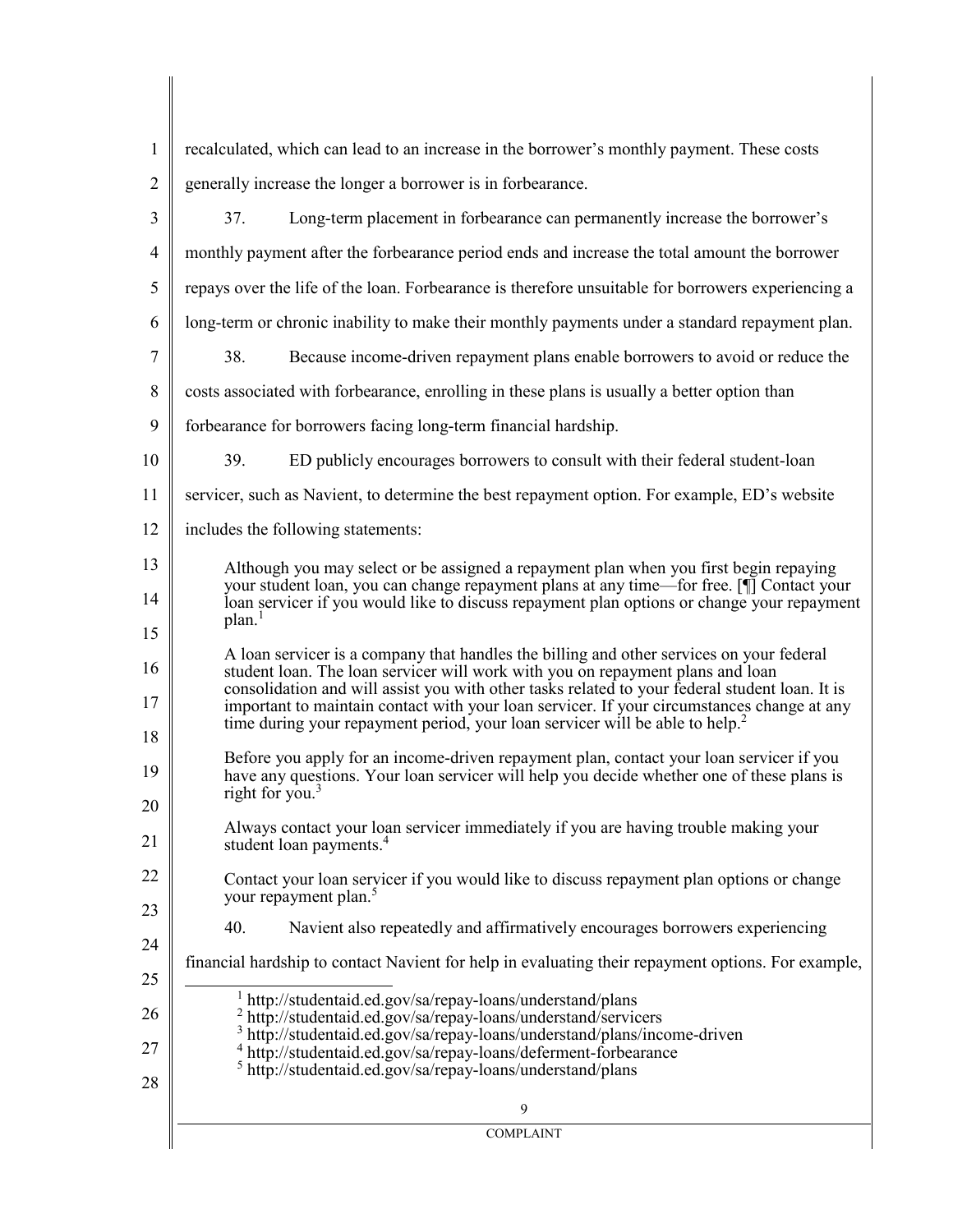|                                                                                                                                                                                                                                           | Navient's website currently displays the following statements, which invite borrowers to call for                                                                                                                                            |  |  |  |  |
|-------------------------------------------------------------------------------------------------------------------------------------------------------------------------------------------------------------------------------------------|----------------------------------------------------------------------------------------------------------------------------------------------------------------------------------------------------------------------------------------------|--|--|--|--|
|                                                                                                                                                                                                                                           | guidance in finding long-term repayment solutions and promise that Navient will take specific                                                                                                                                                |  |  |  |  |
|                                                                                                                                                                                                                                           | actions to help those borrowers:                                                                                                                                                                                                             |  |  |  |  |
| [I]f you're having trouble, there are options for assistance, including income-driven                                                                                                                                                     |                                                                                                                                                                                                                                              |  |  |  |  |
| repayment plans, deferment, forbearance, and solutions to help you avoid<br>delinquency and prevent default. $\ldots$ [ $\parallel$ ] We can work with you to help you get back                                                           |                                                                                                                                                                                                                                              |  |  |  |  |
| on track, and are sometimes able to offer new or temporarily reduced payment<br>schedules. [I] Contact us at 800-722-1300 and let us help you make the right decision<br>for your situation. <sup>6</sup>                                 |                                                                                                                                                                                                                                              |  |  |  |  |
| If you're experiencing problems making your loans [sic] payments, please contact us.<br>[I] Our representatives can help you by identifying options and solutions, so you can<br>make the right decision for your situation. <sup>7</sup> |                                                                                                                                                                                                                                              |  |  |  |  |
|                                                                                                                                                                                                                                           |                                                                                                                                                                                                                                              |  |  |  |  |
|                                                                                                                                                                                                                                           | Navient is here to help. [¶] We've found that, 9 times out of 10, when we can talk<br>to a struggling federal loan customer we can help him or her get on an<br>affordable payment plan and avoid default. <sup>8</sup>                      |  |  |  |  |
|                                                                                                                                                                                                                                           | 41.<br>For years, Navient's website has included other, similar statements and promises.                                                                                                                                                     |  |  |  |  |
|                                                                                                                                                                                                                                           | For example, its website previously stated that Navient was "committed to giving you the                                                                                                                                                     |  |  |  |  |
| information and tools you need to understand and evaluate your student loan payment options.                                                                                                                                              |                                                                                                                                                                                                                                              |  |  |  |  |
|                                                                                                                                                                                                                                           | We can help you find an option that fits your budget, simplifies payment, and minimizes your                                                                                                                                                 |  |  |  |  |
|                                                                                                                                                                                                                                           | total interest cost."                                                                                                                                                                                                                        |  |  |  |  |
|                                                                                                                                                                                                                                           | 42.<br>According to Navient's written training materials, Navient representatives must                                                                                                                                                       |  |  |  |  |
|                                                                                                                                                                                                                                           | counsel struggling borrowers about income-driven repayment plans. For example, Navient's call-                                                                                                                                               |  |  |  |  |
|                                                                                                                                                                                                                                           | center training materials describe a scenario in which a borrower is frustrated because she was                                                                                                                                              |  |  |  |  |
|                                                                                                                                                                                                                                           | told that there was no program that could assist her despite having explained "numerous times"                                                                                                                                               |  |  |  |  |
|                                                                                                                                                                                                                                           | that my financial situation does not provide me with enough income for basic survival needs."                                                                                                                                                |  |  |  |  |
|                                                                                                                                                                                                                                           | According to the training materials, the Navient representative should have asked additional                                                                                                                                                 |  |  |  |  |
|                                                                                                                                                                                                                                           | questions to identify all of the consumer's options. For example, the representative should have                                                                                                                                             |  |  |  |  |
|                                                                                                                                                                                                                                           | asked, "Am I to understand that your monthly payment is not manageable at this time? If                                                                                                                                                      |  |  |  |  |
|                                                                                                                                                                                                                                           | borrower states yes, we would try to qualify for an IBR [income-based repayment plan]."                                                                                                                                                      |  |  |  |  |
|                                                                                                                                                                                                                                           | $6$ http://www.navient.com/loan-customers/postponing-payments/if-you-are-having-trouble                                                                                                                                                      |  |  |  |  |
|                                                                                                                                                                                                                                           | (red in original)<br>$\frac{7}{1}$ http://www.navient.com/loan-customers/postponing-payments/avoiding-default<br><sup>8</sup> http://www.navient.com/loan-customers/getting-started/successful-student-loan-<br>borrowers (bold in original) |  |  |  |  |
|                                                                                                                                                                                                                                           | 10                                                                                                                                                                                                                                           |  |  |  |  |
|                                                                                                                                                                                                                                           | <b>COMPLAINT</b>                                                                                                                                                                                                                             |  |  |  |  |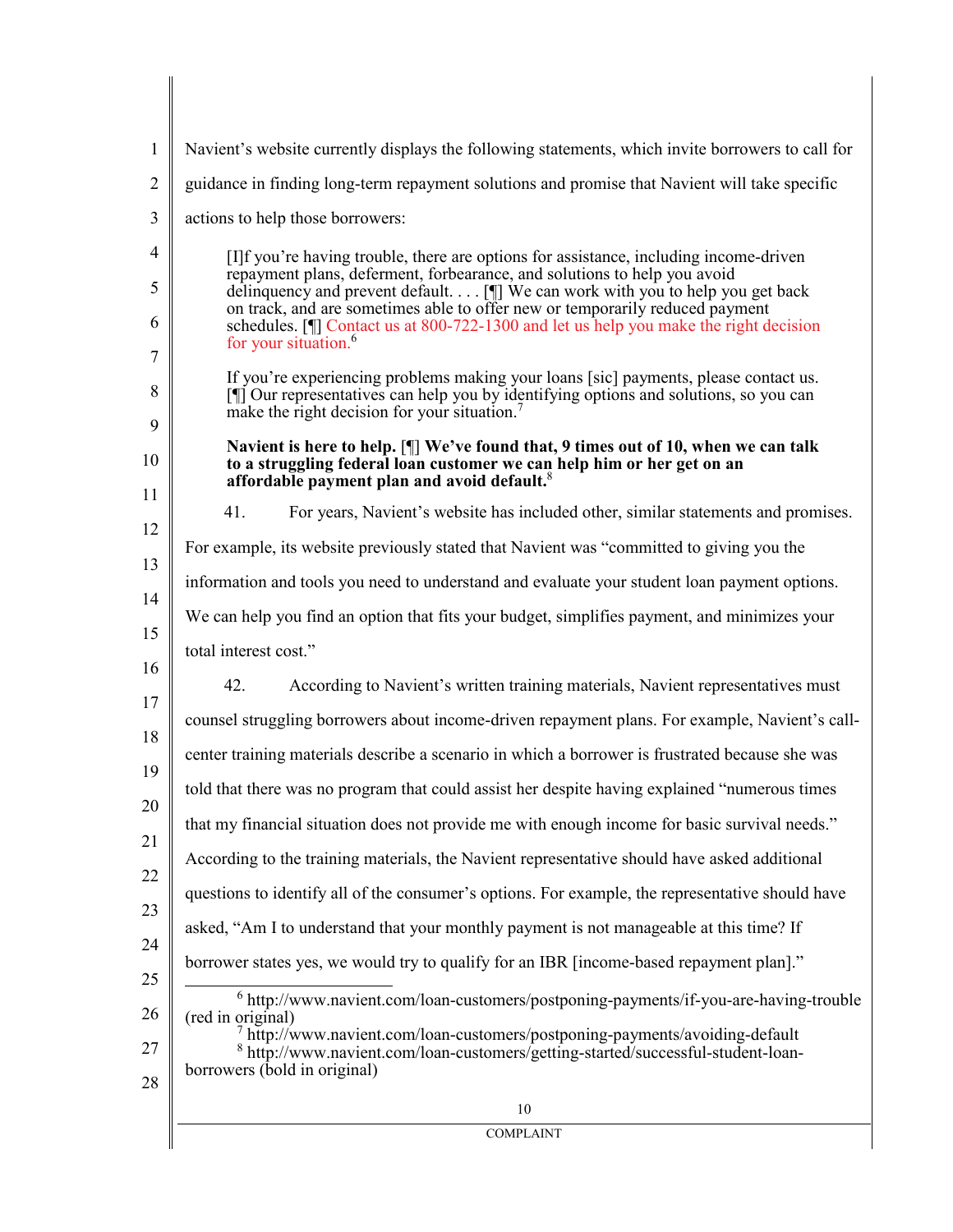43. Navient's training materials also emphasize the importance of offering repayment options based on a borrower's actual situation and working with the borrower to find a "customized plan" that works with the borrower's budget.

1

2

3

4 5 6 7 8 44. Navient's written training materials stress that forbearance is a last resort. In a manual entitled "Asset Performance Group: Repayment Options, Deferments & Forbearances," dated December 10, 2012, and revised February 3, 2014, Navient ranks the proper resolution methods for a borrower's federal-loan account as first "Payment/Repayment Options," then "Deferment," and lastly, "Forbearance."

9 10 11 12 13 14 15 45. The same manual outlines the terms of an income-driven repayment plan and describes certain "triggers" for call-center representatives to provide a borrower with information about that plan. For example, Navient identifies statements such as, "I'm on disability," "I have a limited income," or "I will never be able to pay this off" as triggers that should prompt a discussion about a borrower's income-driven repayment options. Navient representatives therefore knew that they were supposed to inform borrowers struggling with long-term financial distress or hardship about alternative repayment plans.

16 17 18 19 20 21 22 23 24 25 46. In spite of these training-manual instructions, and despite publicly promising to help borrowers identify and enroll in an appropriate, affordable repayment plan, Navient's representatives instead steered borrowers experiencing long-term distress or hardship into forbearance. In some cases, Navient representatives failed to mention the availability of incomedriven repayment plans at all. Instead, representatives falsely and routinely told borrowers that forbearance was the only option even after the borrowers had, over the span of several years, repeatedly informed Navient that their income was insufficient to make their loan payments. In other words, Navient affirmatively "steered" borrowers into harmful and inappropriate forbearances, reducing Navient's operational costs while causing serious financial harm to borrowers.

26 27 28 47. Navient's compensation policies for customer service representatives incentivized this misconduct. Because of the number and complexity of income-driven repayment plans available for federal student loans, a conversation about alternative repayment plans and the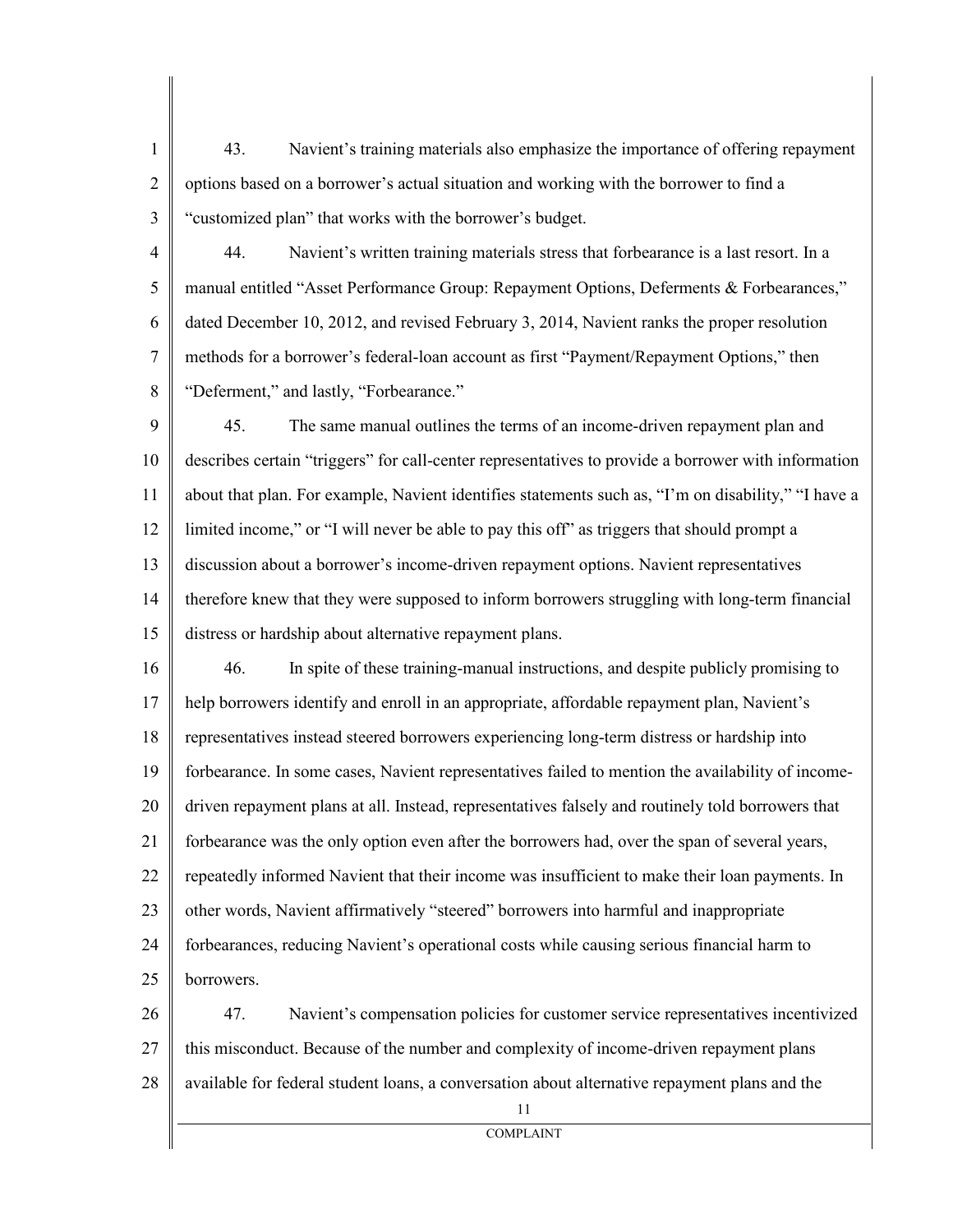1 2 3 4 5 6 7 borrower's financial situation is usually time consuming. Counseling a struggling borrower to enroll in one of these plans often takes much longer for a Navient representative than simply placing the borrower in a forbearance. Navient's compensation policies exacerbated the problem by financially rewarding representatives for shorter average-call times. Representatives therefore often rushed struggling borrowers into improper forbearances rather than engaging in the lengthy and detailed conversations needed to adequately counsel and enroll them into an income-driven repayment plan.

8 9 10 11 12 13 48. Navient used a comprehensive set of incentive-compensation plans for its customer-service representatives and pre-default collections employees, including those who made calls to California consumers. An incentive-compensation plan is a reward strategy that compensates employees based on criteria other than pay for time worked. An incentivecompensation plan is designed to supplement base pay and drive behaviors that align the employee's interests with the strategy of the company.

14 15 16 17 18 49. Since at least 2011, Navient call-center representatives have operated under an incentive-compensation plan that relies on three performance measures to determine eligibility for bonus pay: (a) Average Handle Time; (b) First Call Resolution; and (c) Customer Satisfaction. 50. According to Navient's Vice President of Operational Support Services, "Average Handle Time" represents the combined total of the time that a Navient representative spends on a

19 20 21 22 23 24 call with a borrower and the time it takes that representative to write up any notes and complete administrative tasks related to that call. "First Call Resolution" represents the number of borrowers who do not have to call back to get their questions addressed. "Customer Satisfaction" represents the results of a survey conducted after the call where a borrower reports on how satisfied he or she was with the representative's assistance. Navient takes all three metrics into account when determining whether or not a representative is eligible for a bonus.

25 26 27 28 51. These three compensation metrics, including Average Handle Time, are directly tied to Navient's operational costs. In a document entitled "Executive Overview: Call Center Servicing Specialist ICP [Incentive Compensation Plan]," effective January 1, 2013 to December 31, 2013, Navient states as follows: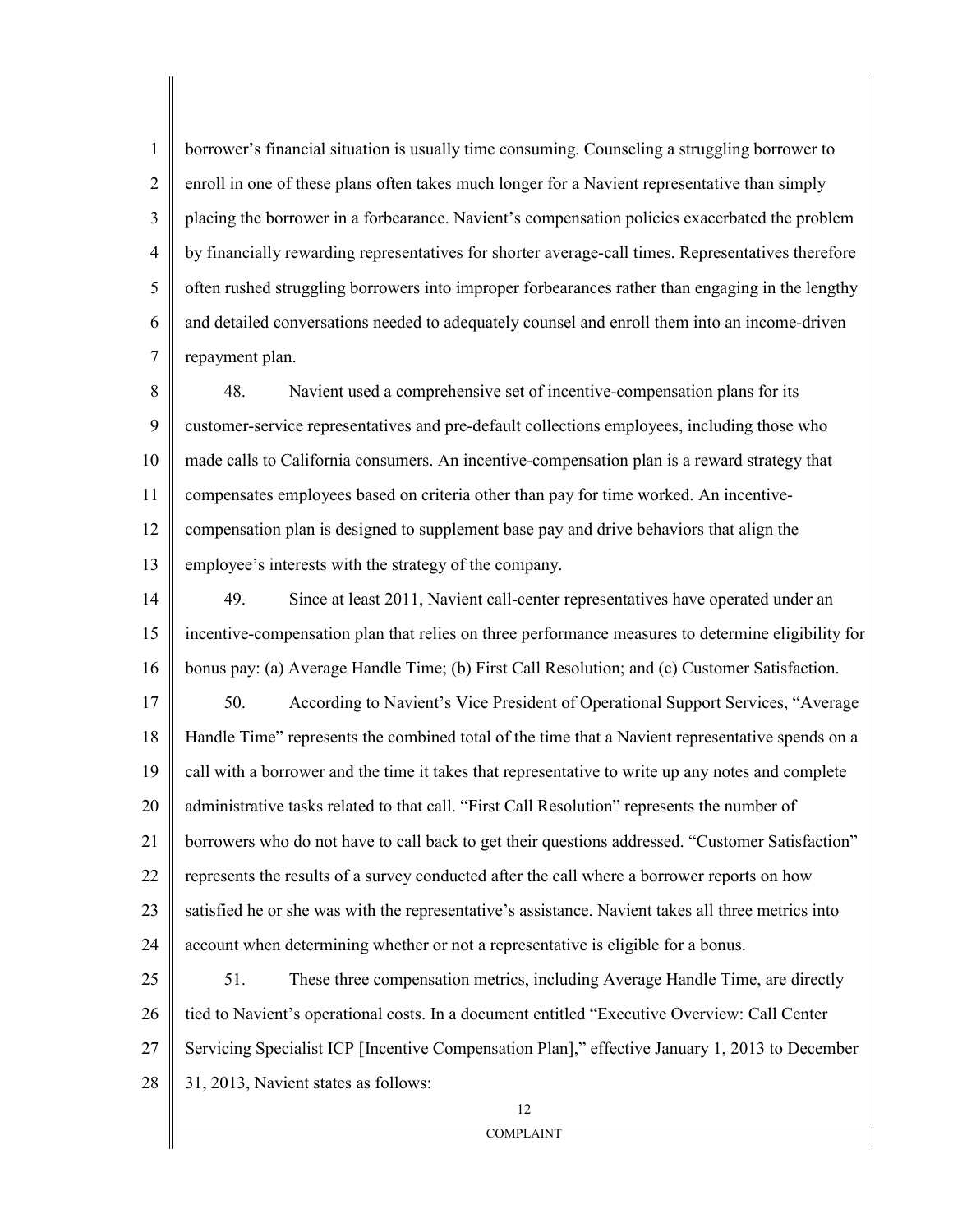1 2

3

Across the entire ED Call Center, each 1% increase in FCR [First Call Resolution] results in a 1% reduction in call volume and a \$100,000 reduction in annual costs (\$4 cost per call). Each 5 seconds of reduced AHT [Average Handle Time] results in a 1% improvement in productivity and a \$100,000 reduction in annual costs. Improved CSAT [Customer Satisfaction] results in improved ED Scorecard results and increased loan volume from the Department of Education.

4 5

6

7

8

9

10

52. To enroll in an income-driven repayment plan, borrowers must submit a paper or online application along with certain income-tax documentation. Enrolling a borrower in these plans can require multiple, lengthy conversations with a Navient representative, especially when the borrower has questions or difficulty with the application process. In contrast, borrowers can obtain a forbearance over the phone, usually in a matter of minutes, and without submitting any paperwork. Placing borrowers in forbearance costs Navient less than enrolling them in an income-driven repayment plan, and Navient incentivizes its employees to do so.

11 12

13

14

53. Due to the incentive structure described above, Navient representatives have routinely failed and continue to fail to do what the company promised: counsel financially distressed borrowers about the repayment options available to them and enroll them in the most appropriate and affordable repayment plan for their particular financial situation.

15 16 17 18 19 20 21 22 23 24 54. Between January 1, 2010 and March 31, 2015, nearly 25% of Navient federal student-loan borrowers who were ultimately enrolled in IBR with a \$0 monthly payment had been placed in forbearance within the 12-month period immediately preceding that enrollment. Similarly, during that same time period, 16% of borrowers who ultimately enrolled in PAYE with a \$0 monthly payment had been placed in forbearance within the 12-month period immediately preceding their enrollment. Navient placed the majority of borrowers who enrolled in an incomedriven repayment plan into forbearances more than three months prior to their enrollment in the plan, indicating that Navient was not simply using the forbearances as a stop-gap to suspend unaffordable payments while the borrowers' income-driven repayment applications were pending.

25 26 27 55. By placing these borrowers into inappropriate forbearances before ultimately enrolling them in an income-driven repayment plan with a \$0 payment, Navient delayed borrowers' access to the benefits of these plans. Borrowers also suffered the unnecessary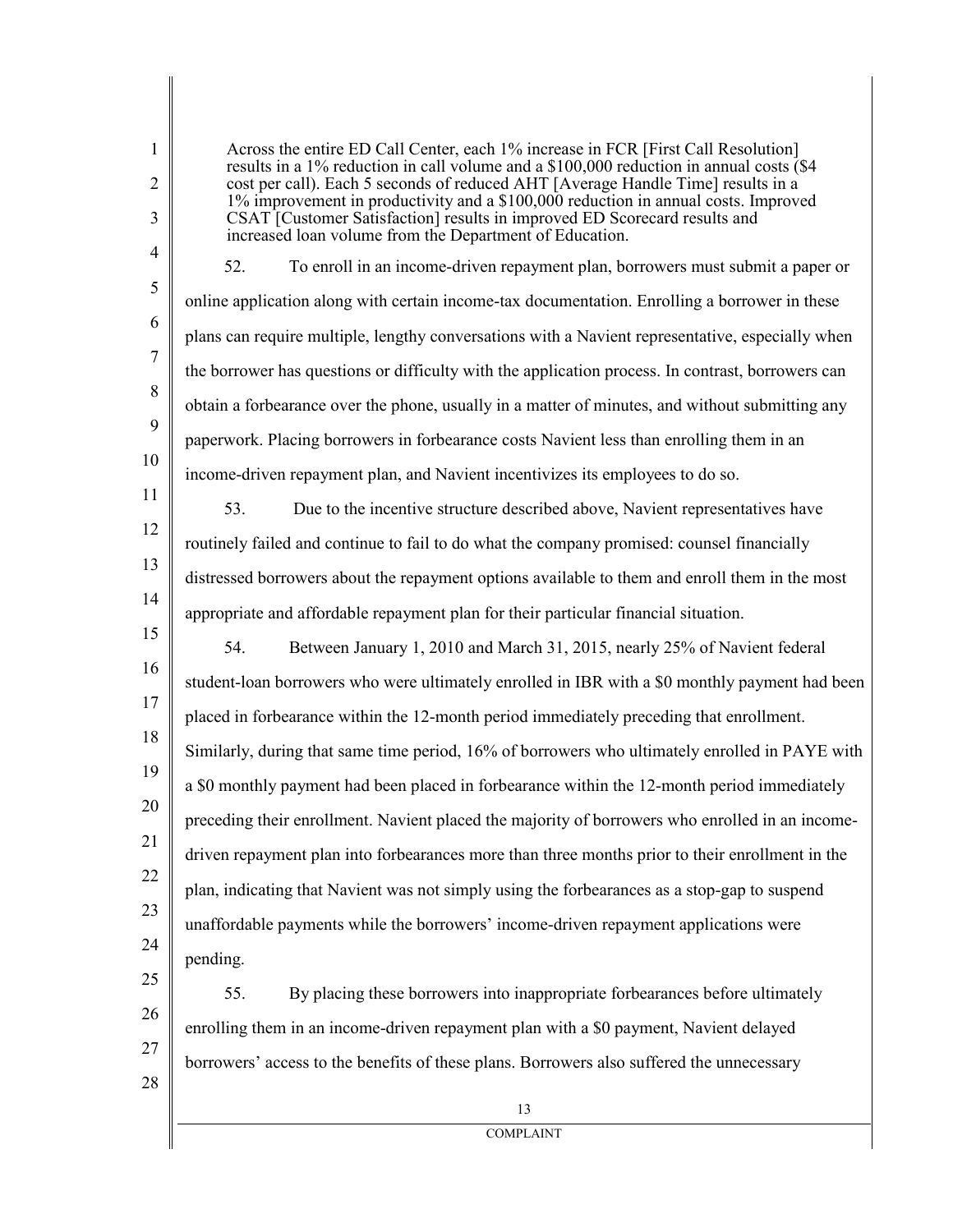capitalization of unpaid interest accrued during the forbearances, which they might have avoided had they enrolled in the appropriate income-driven repayment plan from the start.

1

2

3 4 5 6 7 8 9 10 56. Between January 2010 and March 2015, the number of borrowers that Navient placed into forbearance exceeded the number of borrowers enrolled in IBR. For example, in December 2010, around 9% of borrowers with FFEL loans held and serviced by Navient were in voluntary forbearance. Meanwhile, during that same month, less than 1% of borrowers with FFEL loans were enrolled in IBR. Similarly, in December 2012, approximately 7% of Navient borrowers with FFEL loans held and serviced by Navient were in voluntary forbearance, while less than 2.25% of borrowers with the same loan type were enrolled in IBR. These statistics include borrowers in California.

11 12 13 14 15 16 17 18 19 20 21 22 23 57. Navient also placed numerous borrowers into multiple consecutive forbearances, even though the borrowers had clearly demonstrated a long-term inability to repay their loans. For example, between January 1, 2010, and March 31, 2015, Navient placed over 1.5 million borrowers nationwide, including borrowers in California, into two or more consecutive forbearances totaling 12 months or longer. More than 470,000 of these borrowers were placed into three or more consecutive forbearances, and more than 520,000 of them were placed into four or more consecutive forbearances. For borrowers placed into three or more consecutive forbearances, each such consecutive forbearance period lasted, on average, six months. Therefore, as a result of Navient's steering practices, hundreds of thousands of borrowers were continuously enrolled in forbearance for a period of two or three years, or more. These borrowers' long-term inability to repay should have been increasingly apparent to Navient as each forbearance period expired. By nevertheless continuing to place these borrowers into multiple consecutive forbearances, Navient caused them significant financial harm.

24 25 26 27 28 58. Navient has an obligation to fulfill the promises on its website and adequately counsel borrowers about all their repayment options. Instead, Navient affirmatively misrepresented and continues to misrepresent struggling borrowers' options, steering them into harmful and unnecessary voluntary forbearances, and deceptively concealing the long-term financial harm that those unnecessary forbearances would cause.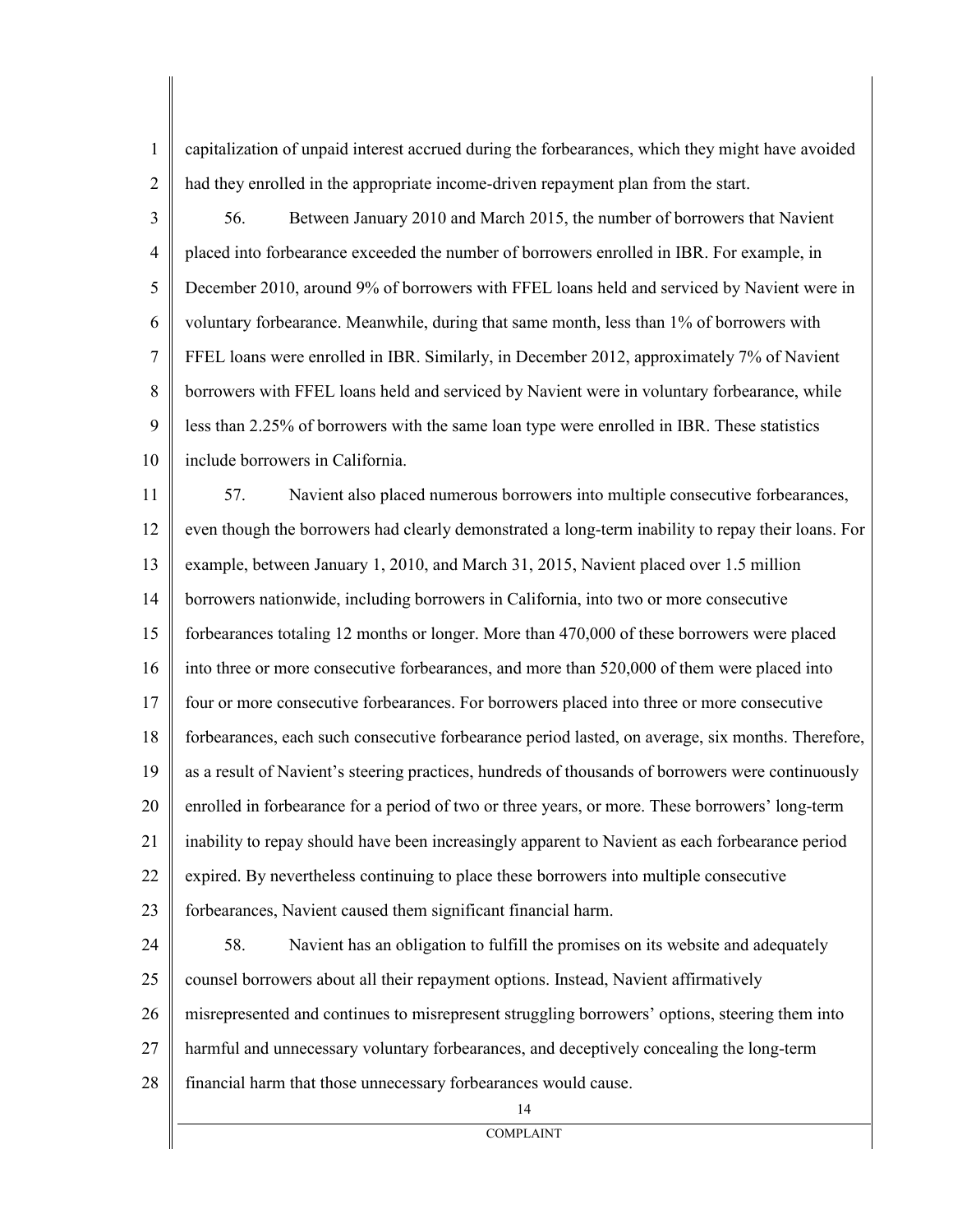1 2 3 4 5 6 7 8 9 10 11 12 13 14 15 16 17 18 19 20 21 22 23 24 25 26 27 28 15 COMPLAINT **B. Navient Failed to Provide Proper Notice of the Procedure for and Consequences of Not Recertifying Income-Driven Repayment Eligibility** 59. After enrolling in an income-driven repayment plan, each federal student-loan borrower must certify his or her income and family size to qualify for an affordable payment amount. The affordable payment amount expires after 12 months unless the borrower "recertifies" his or her income and family size by submitting updated information and documentation. 60. Failure to timely recertify income and family size can lead to the following negative consequences: a. An immediate increase in the borrower's monthly payment to the amount dictated by a "standard" repayment plan; b. The capitalization of unpaid interest into the principal balance of the loan; c. For subsidized loans in the first three years of enrollment in an incomedriven repayment plan, the loss of an interest subsidy from the federal government for each month until the borrower renews his or her enrollment; and d. Delayed progress towards loan forgiveness. 61. When a borrower first enrolls in an income-driven repayment plan, Navient sends an "initial disclosure notice," which identifies the beginning and end dates of enrollment. The notice also promises borrowers, "You'll be notified in advance when your loan(s) is up for renewal for the IBR plan. At that time, you'll be provided with a date to submit a new application." The notice does not itself list a specific renewal deadline. 62. The "initial disclosure notice" also outlines certain potential consequences if borrowers "choose not to renew" or "request to leave the plan," including the recalculation of the borrower's monthly payment amount and capitalization of unpaid interest into the principal balance of the loan. The notice does not warn the borrower about the potential consequences of failing to timely submit a renewal application or of submitting an incorrect or incomplete application. 63. Despite the promise in the "initial disclosure notice" to provide a renewal deadline, between at least January 2010 and mid-December 2012, Navient's annual income-driven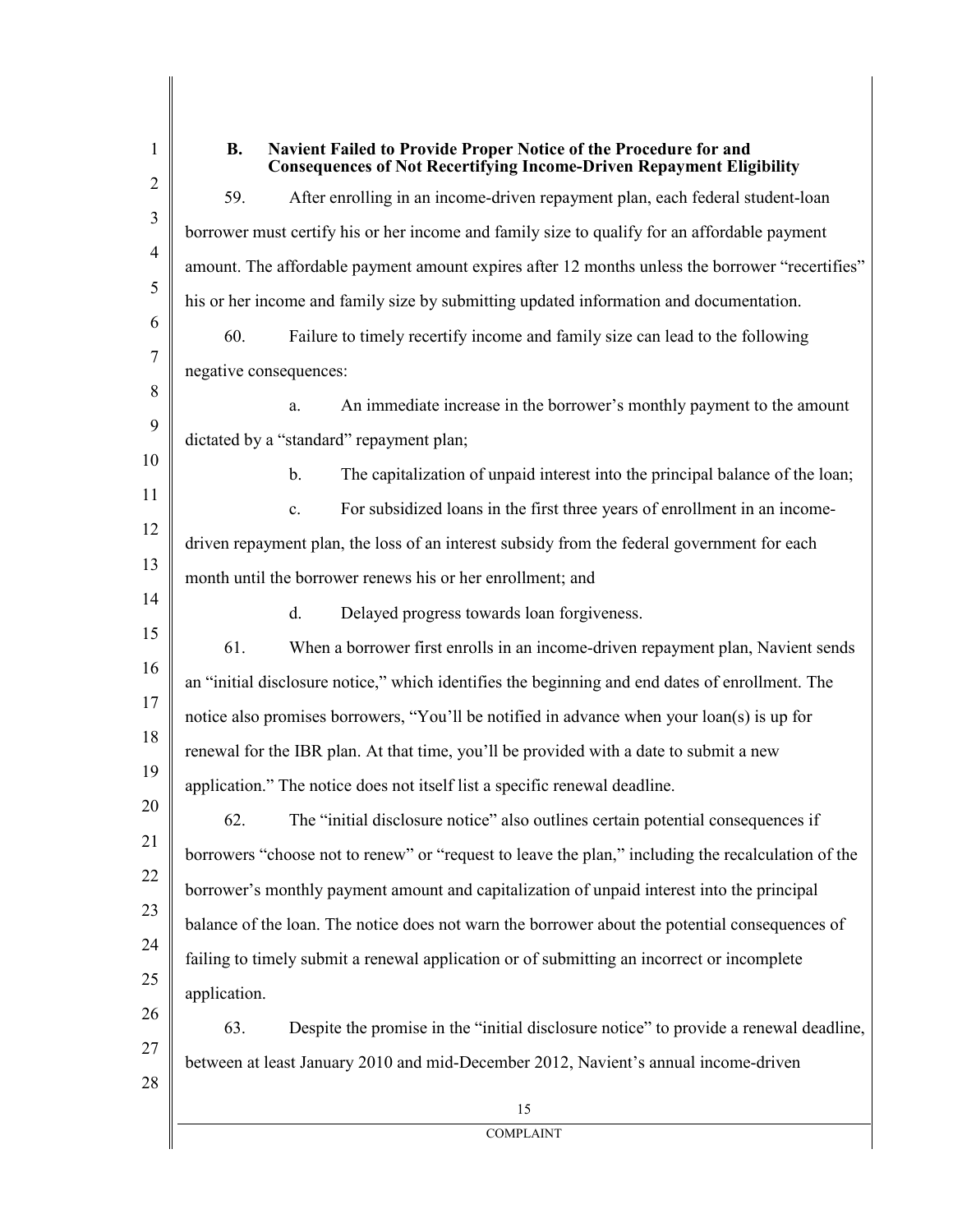1 2 3 4 5 6 repayment renewal notices sent through U.S. mail failed to state a date by which borrowers had to submit their recertification paperwork. Instead, Navient's pre-December 2012 mailed notices stated vaguely that the borrower's income-driven repayment period would "expire in approximately 90 days" and that the "renewal process may take at least 30 days." In other words, Navient broke its promise to give borrowers a specific deadline for submitting their renewal application and supporting documentation of income to avoid expiration of the 12-month period.

7 8 9 10 11 12 13 14 15 64. Reasonable borrowers cannot, based on this notice, determine the deadline by which they must submit the required package in order to timely recertify enrollment in their income-driven repayment plans. The statement that the "renewal process may take at least 30 days" is qualified twice—with the terms "may" and "at least." Navient therefore obscures how long the recertification process is actually likely to take or even the maximum number of days the process could take. Navient's statement that a borrower's plan will expire in "approximately 90 days" is likewise unhelpful. Navient provides no date from which the borrower could count backwards to calculate the deadline. Even with such a date, the deadline would only be "approximate[]."

16 17 18 19 20 21 22 23 65. Finally, the notice conceals from borrowers the likely consequences of failing to timely submit their recertification application. The notices state that failure to timely submit, such as providing incorrect or incomplete information, will result in a "delay." This falsely suggests that the only consequence of failing to timely submit is a "delay" in the renewal "process," and that as long as the deficiencies were rectified, no other consequences would result. This was false. 66. By 2015, more than 75% of Navient's federal student-loan borrowers consented to receiving electronic communications. These borrowers were to receive electronic renewal notices instead of notices by mail.

24 25 26 27 28 67. Between at least mid-2010 and March 2015, however, Navient did not actually send the electronic renewal notice by email. Instead, Navient sent an email directing borrowers to access the notice separately through a website. Notably, neither the subject line of the email nor its contents provided any indication of the purpose or importance of the notice. From at least January 1, 2010, through November 15, 2012, the subject line of the email simply read: "Your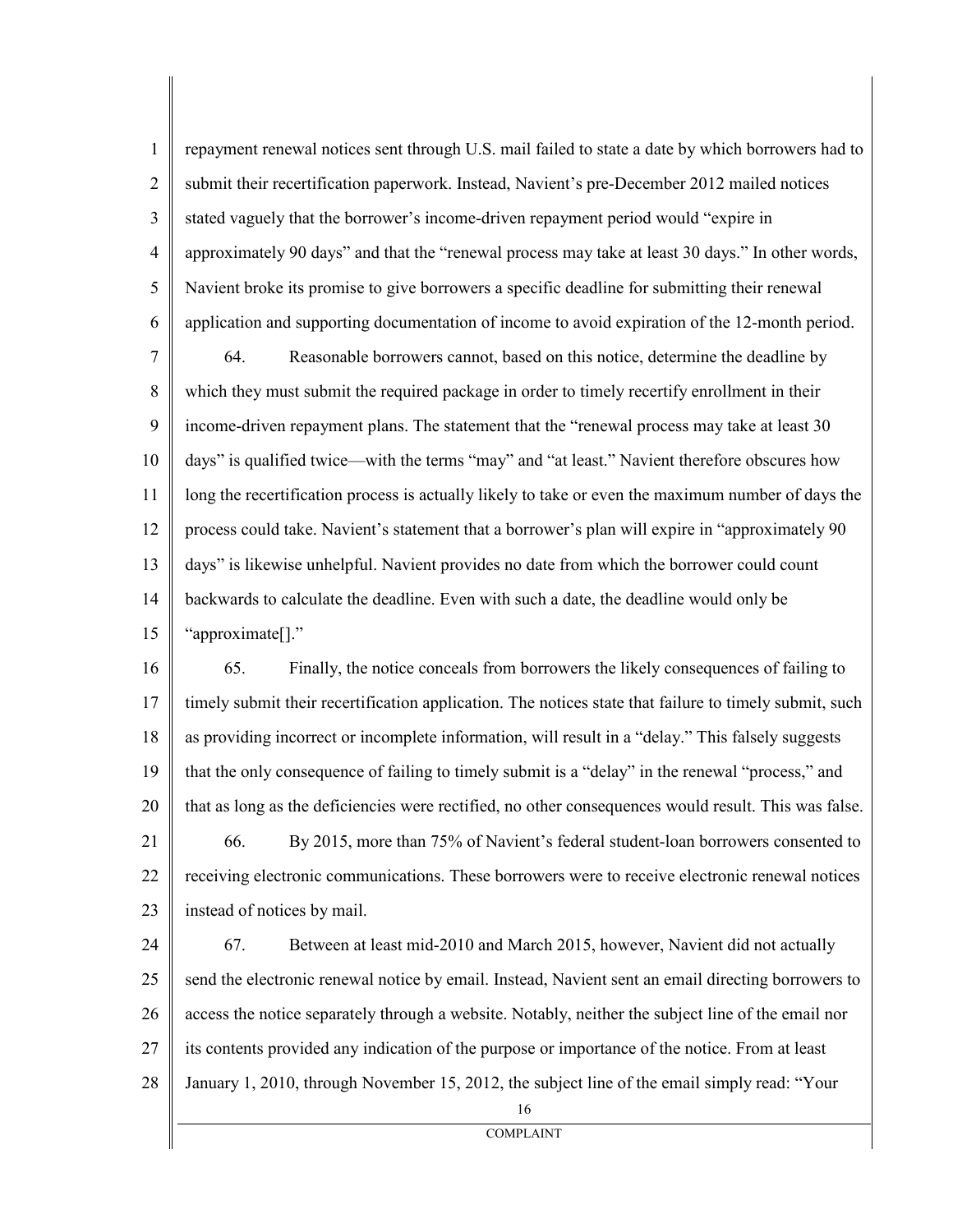1 2 3 4 5 Sallie Mae Account Information." Likewise, from at least November 16, 2012, through March 18, 2015, the subject line of the email was, "New Document Ready to View." And as recently as August 9, 2017, the subject line of the email was, "Your Navient account information," with the body of the email stating only that "A new education loan document is available online. Please log in to your account to view it."

6

7

8

68. To access the notice, borrowers had to follow a hyperlink in the email, log in to Navient's secure website with their user ID and password, and open an electronic version of the same renewal notice that Navient sent other borrowers via U.S. mail.

9 10 11 12 13 14 15 16 17 18 19 20 21 69. Tellingly, during the same time period, Navient's email notices seeking payments through these same electronic communications did not suffer from these defects. In contrast with the deceptive renewal-notice emails described above, Navient's payment-request emails clearly informed borrowers of the nature and importance of the communication. For example, the subject line of one such email was "Your Sallie Mae – Department of Education Statement is Available," and the body of the email stated "Your monthly statement is now available. Please log in to your account at Sallie Mae.com to view and pay your bill." Another email about loan terms had the subject line "Change in Loan Terms," with body text stating, "The payment term for your loan(s) has changed. Please log in to your account to view the document with your updated payment schedule." When Navient sought money from borrowers, it crafted straightforward and informative email communications. But when tasked with helping financially distressed borrowers recertify their eligibility for income-driven repayment, Navient's representations were vague and deceptive.

- 22 23 24 25 70. Navient has the ability to track the number of borrowers who click on the hyperlinks contained in the company's emails. Navient therefore knew or should have known that borrowers often did not click on the recertification hyperlink described above and, as a result, never saw the electronic renewal notices on its website.
- 26 27 28 71. During the period of Navient's deficient email notices, a large percentage of Navient's federal student-loan borrowers did not timely recertify their plan enrollment in incomedriven repayment. For example, between January 2015 and March 2015, the percentage of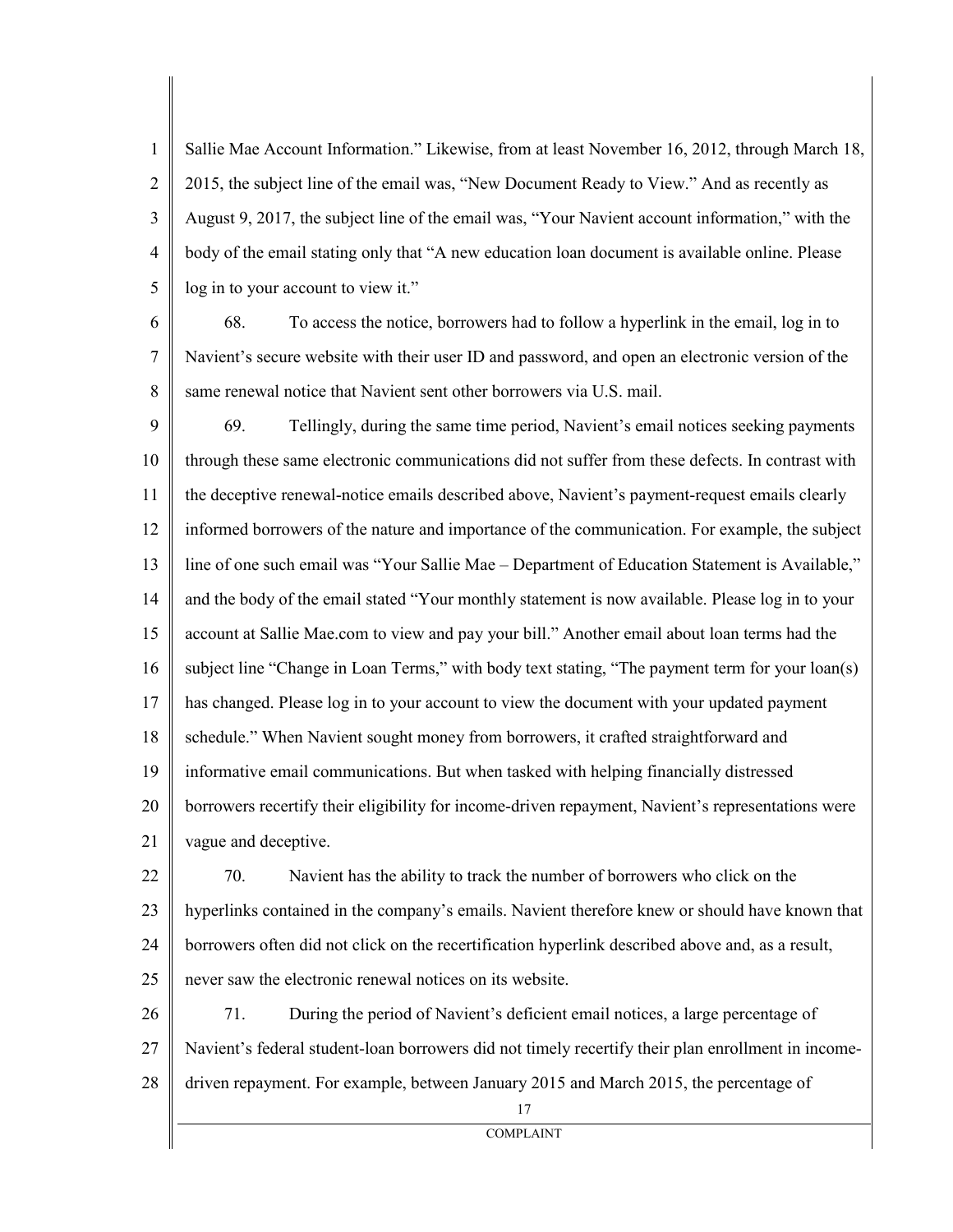Navient's federal student-loan borrowers who did not timely recertify—and suffered the negative consequences described above—regularly exceeded 60%. Navient was aware of this.

3 4 5 6 7 8 9 72. Beginning in or around March 2015, Navient attempted to improve its email notices. The email subject line said, "Your Payment Will Increase Soon!" The text of the email stated, "in order to keep your lower payment amount, it's important that you apply soon to renew your repayment plan." After these changes, Navient's recertification rate more than doubled. Despite knowing that the improved notice emails result in improved recertification rates, even up to August 9, 2017, Navient nonetheless still sometimes sent email notices with the deficient and deceptive information.

10 11

16

1

2

#### **C. Navient Misrepresented Its Method for Applying Payments to Borrowers' Loans**

12 13 14 15 73. Navient affirmatively misrepresents its payment-application method to borrowers. As a loan servicer, one of Navient's primary functions is to process borrowers' monthly payments. Payment processing includes properly allocating each payment to accrued interest, principal balance, and fees due at the time of the payment. Navient deceived borrowers about how it allocated payments.

17 18 19 20 21 22 23 74. In a standard repayment plan (i.e., not income-driven), a borrower's monthly payment amount is calculated to pay down the borrower's loan on an amortized basis across a fixed term, with each monthly payment covering some combination of principal, interest, and fees. Interest is calculated as a percentage of the unpaid principal amount borrowed and accrues daily, meaning a borrower technically owes some new outstanding interest every day of the month other than the due date itself. This daily accrual method is disclosed in the initial promissory note that borrowers sign when they take out the loan (usually months or years before borrowers enter repayment) but is not commonly known or understood by most borrowers.

24 25 26 27 75. Since interest is a percentage of the unpaid principal amount borrowed, a lower principal amount means that the amount of interest is also lower. Thus, borrowers can decrease the lifetime cost of their loan if they pay the principal balance down ahead of their amortization schedule. To do so, borrowers can submit a monthly payment that exceeds the amount due or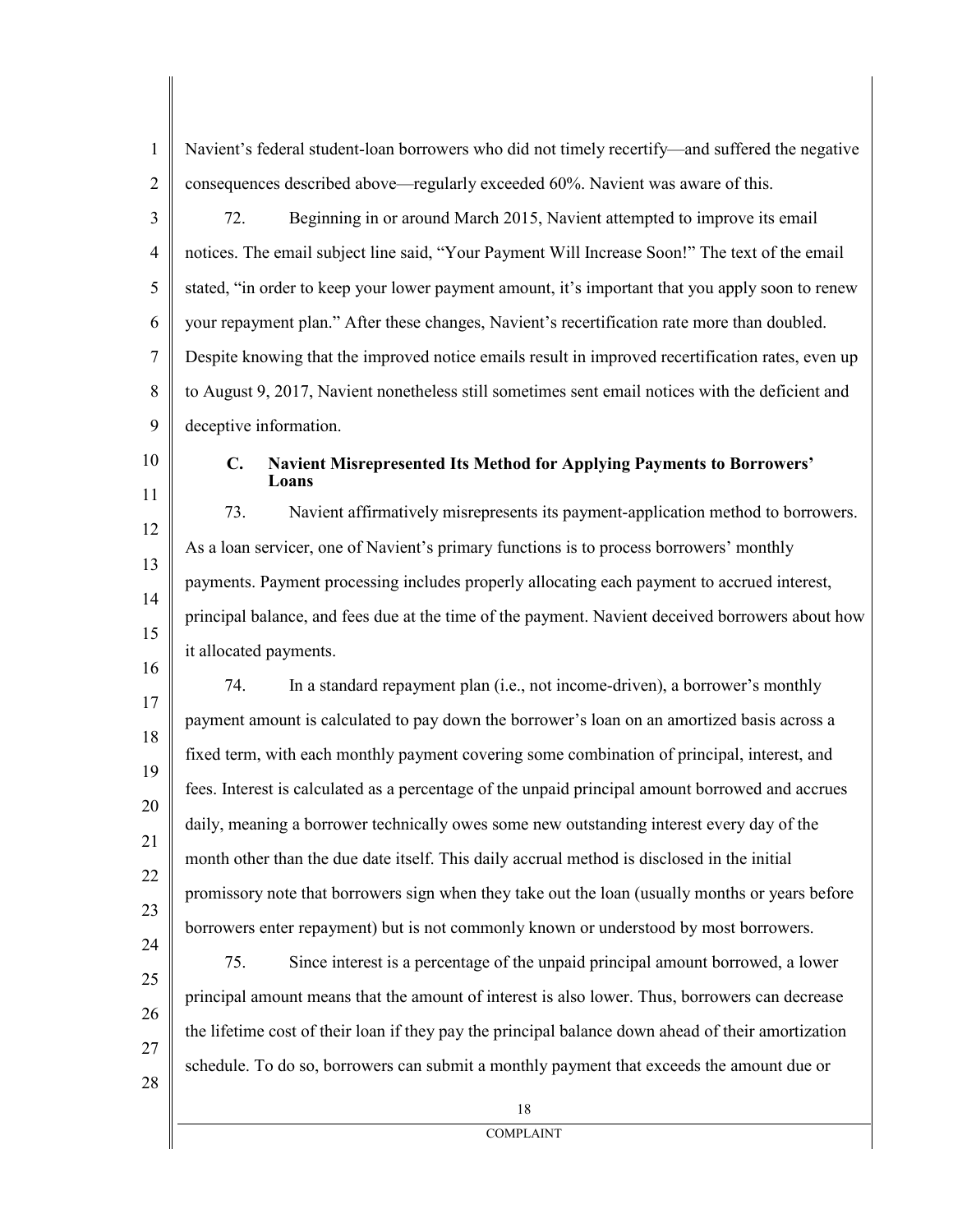| $\mathbf{1}$   | submit an extra payment in between their regular monthly payments.                                                                                                                                                                                            |  |  |  |  |
|----------------|---------------------------------------------------------------------------------------------------------------------------------------------------------------------------------------------------------------------------------------------------------------|--|--|--|--|
| $\overline{2}$ | Navient encouraged borrowers to pay down their principal balances with the<br>76.                                                                                                                                                                             |  |  |  |  |
| 3              | following statements, which were printed on the back of every paper bill Navient sent to federal                                                                                                                                                              |  |  |  |  |
| 4              | student-loan borrowers:                                                                                                                                                                                                                                       |  |  |  |  |
| 5              | What happens if I pay more than my monthly payment? We offer two options                                                                                                                                                                                      |  |  |  |  |
| 6              | when it comes to allocating additional payments to your loan(s): applying it toward<br>your principal balance and applying it toward your next payment due. Regardless of<br>either option you choose, there's no penalty for making an additional payment or |  |  |  |  |
| 7<br>8         | paying more than your minimum monthly payment.                                                                                                                                                                                                                |  |  |  |  |
| 9              | Applying Extra Payments Toward your Principal Balance: If you pay more than<br>your minimum monthly payment due, and choose to have the extra funds applied                                                                                                   |  |  |  |  |
| 10             | toward your principal balance, you'll reduce the total amount of interest you'll pay<br>because less interest will accrue on your lower outstanding principal balance. By                                                                                     |  |  |  |  |
| 11             | choosing this option, your due date will not change and your regular monthly<br>payment will still be due the following month.                                                                                                                                |  |  |  |  |
| 12             | 77.<br>On or around October 2013, Navient changed the language printed on the back of                                                                                                                                                                         |  |  |  |  |
| 13             | every paper bill that Navient sent to federal student-loan borrowers, but nonetheless still                                                                                                                                                                   |  |  |  |  |
| 14<br>15       | encouraged borrowers to pay down their principal balances:                                                                                                                                                                                                    |  |  |  |  |
| 16             | If my account is current, what happens if I pay more than my monthly<br>payment? When you pay more than your minimum payment, the extra funds will                                                                                                            |  |  |  |  |
| 17             | be applied to your balance. If the extra funds are less than the amount of your next<br>month's payment, your next payment will not be reduced and will be due as usual.<br>If the extra funds are equal to or more than the amount of your next month's      |  |  |  |  |
| 18             | payment, we will advance your payment due date by the number of full payments<br>that are covered by the extra funds. For example, if the extra funds are equal to four                                                                                       |  |  |  |  |
| 19<br>20       | additional monthly payments, you would not have another payment due for four<br>months.                                                                                                                                                                       |  |  |  |  |
| 21             | You have the option to instruct us to not advance your due date. Not advancing<br>your due date may result in a shorter repayment term, less interest accruing on your                                                                                        |  |  |  |  |
| 22             | loan, and a lower total cost of repaying your loan as compared to your due date<br>being advanced.                                                                                                                                                            |  |  |  |  |
| 23             | 78.<br>Similarly, in letters sent to borrowers to provide information about interest accrual                                                                                                                                                                  |  |  |  |  |
| 24             | and how payments are applied when borrowers pay ahead, Navient made the following                                                                                                                                                                             |  |  |  |  |
| 25             | statements:                                                                                                                                                                                                                                                   |  |  |  |  |
| 26<br>27       | <b>Applying Extra Payments Toward Your Principal Balance</b><br>If you pay more than your minimum monthly payment due, and choose to have the<br>extra funds applied toward your principal balance, you'll reduce the total amount of                         |  |  |  |  |
| 28             | interest you'll pay because less interest will accrue on your lower outstanding<br>principal balance. By choosing this option, your due date will not change and your                                                                                         |  |  |  |  |
|                | 19                                                                                                                                                                                                                                                            |  |  |  |  |
|                | <b>COMPLAINT</b>                                                                                                                                                                                                                                              |  |  |  |  |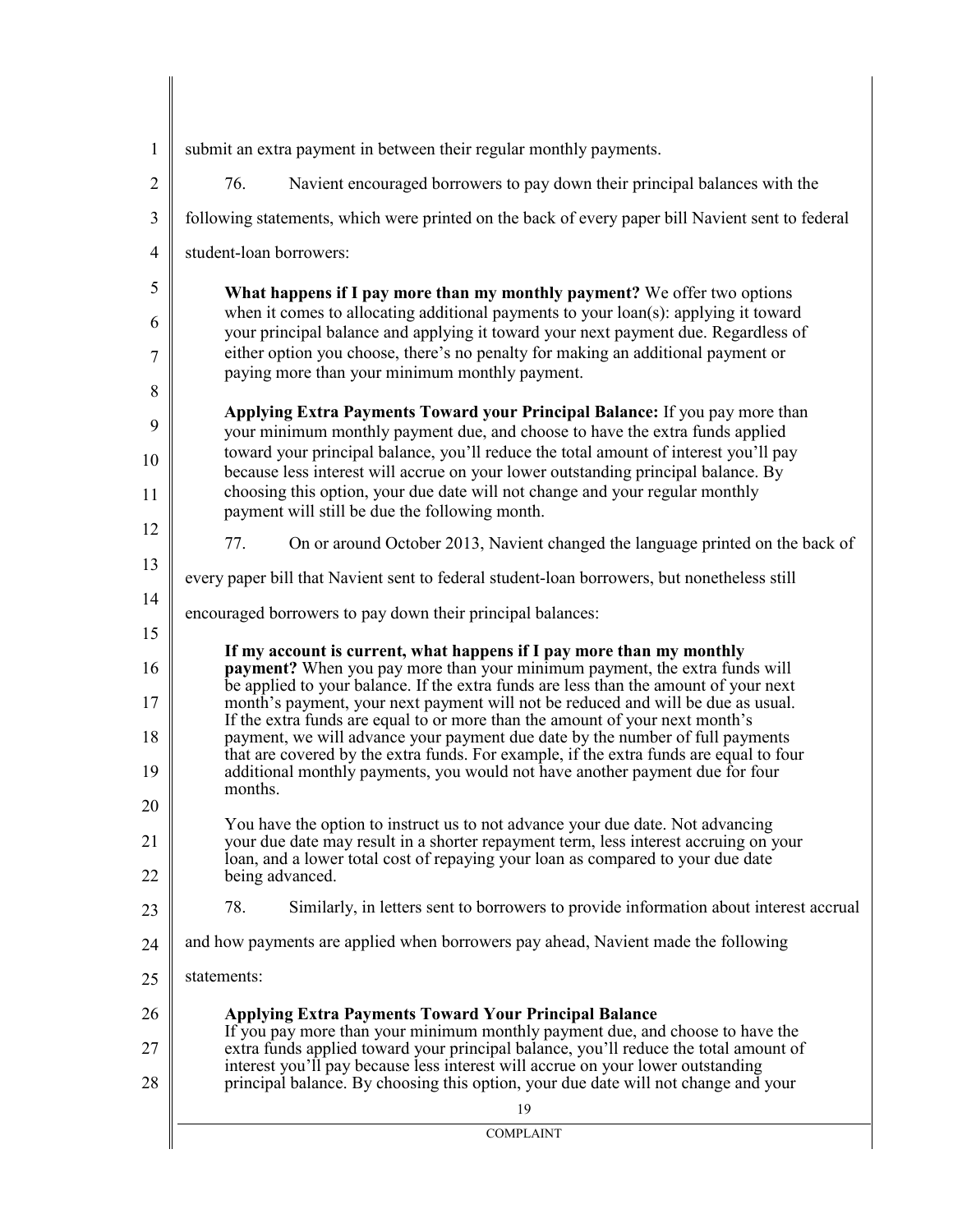| 1              | regularly monthly payment will still be due the following month.                                                                                                         |  |  |  |  |  |
|----------------|--------------------------------------------------------------------------------------------------------------------------------------------------------------------------|--|--|--|--|--|
| $\overline{2}$ | <b>Applying Extra Payments Toward Your Next Payment Due</b>                                                                                                              |  |  |  |  |  |
| 3              | If you pay more than your minimum monthly payment due (enough to fully satisfy<br>one or more or your upcoming scheduled monthly payments), and choose to have           |  |  |  |  |  |
| 4              | the extra funds applied toward your next payment(s) due, a payment will not be due<br>until the due date specified on your next billing statement, which may not be      |  |  |  |  |  |
| 5              | generated until your next payment due date (depending on your notification<br>settings). By choosing this option, your due date will be pushed ahead one month           |  |  |  |  |  |
| 6              | for every monthly payment you satisfy with the extra funds; however, interest will<br>continue to accrue.                                                                |  |  |  |  |  |
| 7              | If you pay more than your minimum monthly payment due, but not enough to                                                                                                 |  |  |  |  |  |
| 8              | satisfy the next month's payment, the extra funds will automatically go toward your<br>principal balance and next month's regularly scheduled payment will still be due. |  |  |  |  |  |
| 9              | There's no penalty for making an additional payment or paying more than your<br>minimum monthly payment. In fact, by doing either of the two options mentioned           |  |  |  |  |  |
| 10             | above, you'll save yourself money in the long run.                                                                                                                       |  |  |  |  |  |
| 11             | 79.<br>Navient's statements misrepresented its method for applying excess payments to a                                                                                  |  |  |  |  |  |
| 12             | borrower's loan. Despite using broad language such as "Applying Extra Payments Toward Your                                                                               |  |  |  |  |  |
| 13             | Principal Balance," Navient does not tell borrowers that this language applied only to one date:                                                                         |  |  |  |  |  |
| 14             | the date the borrower's monthly payment was due. Rather than applying the excess payment to                                                                              |  |  |  |  |  |
| 15             | borrower's principal balance, Navient applies all payments according to a strict waterfall method:                                                                       |  |  |  |  |  |
| 16             | first to fees, then to interest, and lastly to principal. If a borrower submits an extra payment on a                                                                    |  |  |  |  |  |
| 17             | day other than the day on which his or her usual monthly payment is due, the extra payment is                                                                            |  |  |  |  |  |
| 18             | applied first to whatever fees and interest have accrued up to the day the payment was processed,                                                                        |  |  |  |  |  |
| 19             | as opposed to being applied exclusively to principal balance.                                                                                                            |  |  |  |  |  |
| 20             | By applying the excess payments first toward accrued fees and interest, rather than<br>80.                                                                               |  |  |  |  |  |
| 21             | exclusively to principal balance, borrowers do not reduce their principal amount by the amount                                                                           |  |  |  |  |  |
| 22             | reasonably expected and as Navient represented to them.                                                                                                                  |  |  |  |  |  |
| 23             | Navient Misrepresents the Amount Needed to Bring Delinquent<br>D.<br><b>Borrowers' Loans Current</b>                                                                     |  |  |  |  |  |
| 24             | Navient begins collection calls as soon as borrowers are past due on their account.<br>81.                                                                               |  |  |  |  |  |
| 25             | But instead of attempting to collect the amount required to bring the account current, Navient                                                                           |  |  |  |  |  |
| 26             | instructs its representatives to demand the "Present Amount Due." This amount deceptively                                                                                |  |  |  |  |  |
| 27             | includes both "the amount due plus the next monthly payment." Navient does not disclose to                                                                               |  |  |  |  |  |
| 28             | 20                                                                                                                                                                       |  |  |  |  |  |
|                | <b>COMPLAINT</b>                                                                                                                                                         |  |  |  |  |  |
|                |                                                                                                                                                                          |  |  |  |  |  |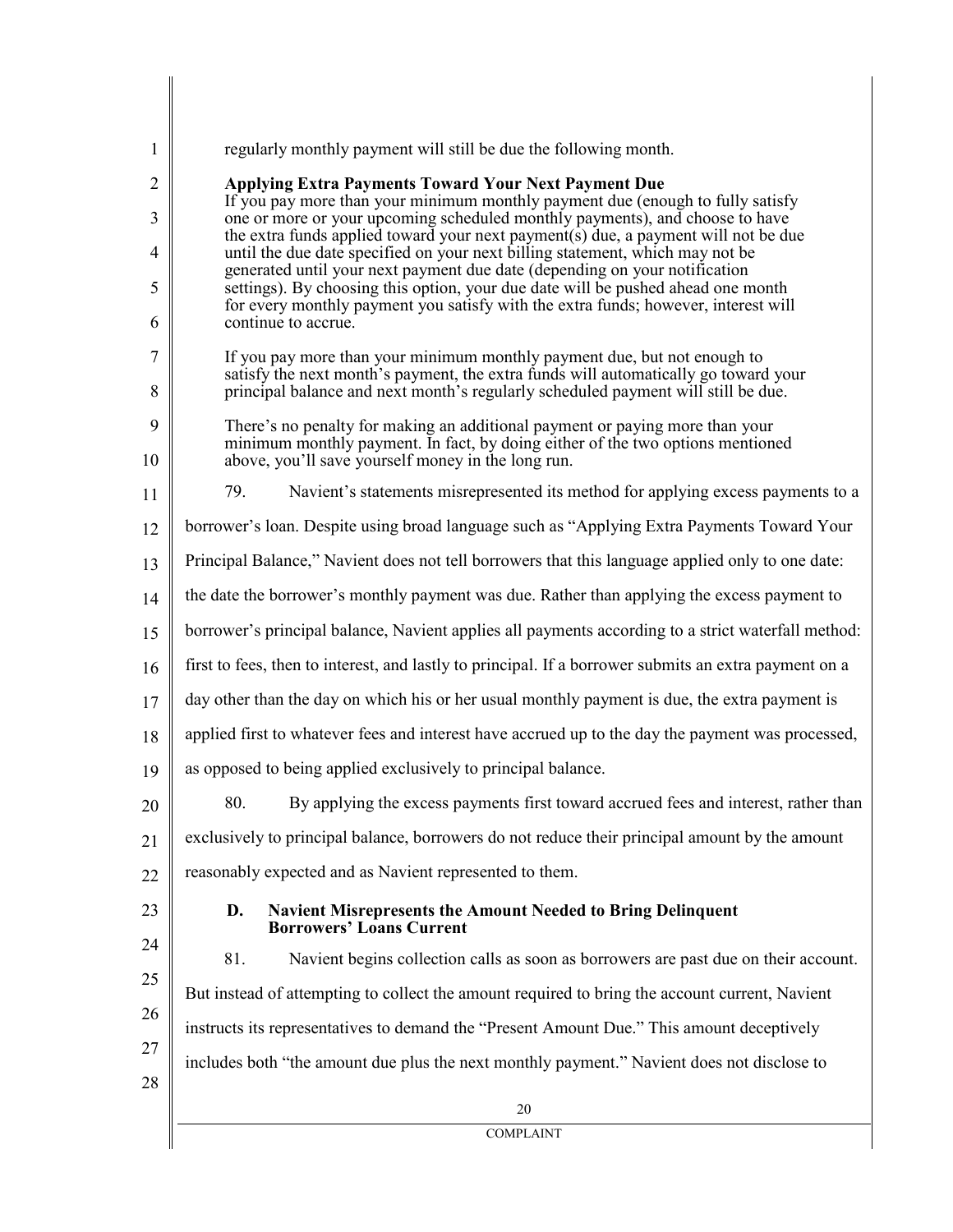| $\mathbf{1}$         | borrowers that Present Amount Due includes both payments and intentionally conceals the fact                                                                                                                                                                                                                                                                                                                                                                                                                                                                                                                                                                                                                   |
|----------------------|----------------------------------------------------------------------------------------------------------------------------------------------------------------------------------------------------------------------------------------------------------------------------------------------------------------------------------------------------------------------------------------------------------------------------------------------------------------------------------------------------------------------------------------------------------------------------------------------------------------------------------------------------------------------------------------------------------------|
| $\overline{2}$       | that borrowers can actually pay a lower amount to bring their accounts current.                                                                                                                                                                                                                                                                                                                                                                                                                                                                                                                                                                                                                                |
| 3                    | 82.<br>Navient's training manuals explain to call-center representatives that Present                                                                                                                                                                                                                                                                                                                                                                                                                                                                                                                                                                                                                          |
| $\overline{4}$       | Amount Due is "[t]he first repayment hierarchy quote given to a borrower or co-signer on the                                                                                                                                                                                                                                                                                                                                                                                                                                                                                                                                                                                                                   |
| 5                    | phone." The manual depicts its payment hierarchy as a pyramid, prompting representatives to                                                                                                                                                                                                                                                                                                                                                                                                                                                                                                                                                                                                                    |
| 6                    | demand payment amounts in the following order: (a) "Present Amount Due Plus Late and Other                                                                                                                                                                                                                                                                                                                                                                                                                                                                                                                                                                                                                     |
| 7                    | Fees"; (b) "Present Amount Due"; (c) "Amount Delinquent Plus Late and Other Fees"; (d)                                                                                                                                                                                                                                                                                                                                                                                                                                                                                                                                                                                                                         |
| 8                    | Amount Delinquent"; (e) "Postdates to equal above amounts by end of month"; and (f) "Monthly                                                                                                                                                                                                                                                                                                                                                                                                                                                                                                                                                                                                                   |
| 9                    | Payment." The manual explains that "the next payment is included in present amount due,"                                                                                                                                                                                                                                                                                                                                                                                                                                                                                                                                                                                                                       |
| 10                   | whereas the "am[ount] deling [uent] is the amount currently due on the account." The manual also                                                                                                                                                                                                                                                                                                                                                                                                                                                                                                                                                                                                               |
| 11                   | instructs representatives "to always quote Present Amount Due (PAD) plus fees first."                                                                                                                                                                                                                                                                                                                                                                                                                                                                                                                                                                                                                          |
| 12                   | 83.<br>Similarly, a June 2013 internal coaching document explains to representatives                                                                                                                                                                                                                                                                                                                                                                                                                                                                                                                                                                                                                           |
| 13                   | that, "The goal of every call is to, in an <i>assumptive</i> manner, ask for and collect the Present                                                                                                                                                                                                                                                                                                                                                                                                                                                                                                                                                                                                           |
| 14                   | Amount Due." The coaching document then instructs representatives on how to avoid revealing                                                                                                                                                                                                                                                                                                                                                                                                                                                                                                                                                                                                                    |
| 15                   | to the borrower that they can pay the lower amount actually due:                                                                                                                                                                                                                                                                                                                                                                                                                                                                                                                                                                                                                                               |
| 16<br>17<br>18<br>19 | Tips on how to negotiate the highest amount possible[.] After asking the customer<br>for the highest amount needed, in an assumptive manner, don't be too quick to<br>negotiate down. If the customer initially objects to paying the Present Amount Due,<br>the next question should <i>not</i> be, 'Are you in position [sic] to pay the Past Due<br>Amount. <sup>5</sup> Try to avoid sounding like you're following a checklist by continuously<br>dropping to a lesser amount each time the borrower objects to a certain amount. We<br>should ask questions like, 'How long will it take you to pay the Present Amount<br>Due?", or "How short from this amount are you?" When the customer mentions him |
| 20<br>21             | or her not being in position [sic] to pay the Present Amount Due, as opposed to<br>dropping to a lesser amount, the collector should "upsell" and offer to split this<br>payment amount up.                                                                                                                                                                                                                                                                                                                                                                                                                                                                                                                    |
| 22                   | 84.<br>Misrepresenting that borrowers owe the Present Amount Due rather than the                                                                                                                                                                                                                                                                                                                                                                                                                                                                                                                                                                                                                               |
| 23                   | Amount Delinquent makes a material difference to the average borrower, and Navient's own                                                                                                                                                                                                                                                                                                                                                                                                                                                                                                                                                                                                                       |
| 24                   | training materials illustrate why. The training manual shows a fictional borrower who, as of                                                                                                                                                                                                                                                                                                                                                                                                                                                                                                                                                                                                                   |
| 25                   | September 10, is nine days delinquent in the amount of \$23.40. Nevertheless, Navient's manual                                                                                                                                                                                                                                                                                                                                                                                                                                                                                                                                                                                                                 |
| 26                   | instructs representatives to inform the borrower that her Present Amount Due on September 10 is                                                                                                                                                                                                                                                                                                                                                                                                                                                                                                                                                                                                                |
| 27                   | \$789.64—an amount that includes her next monthly payment of \$744.24 due on October 1. As                                                                                                                                                                                                                                                                                                                                                                                                                                                                                                                                                                                                                     |
| 28                   | this example demonstrates, Navient's practice of demanding the Present Amount Due can result<br>21                                                                                                                                                                                                                                                                                                                                                                                                                                                                                                                                                                                                             |
|                      | <b>COMPLAINT</b>                                                                                                                                                                                                                                                                                                                                                                                                                                                                                                                                                                                                                                                                                               |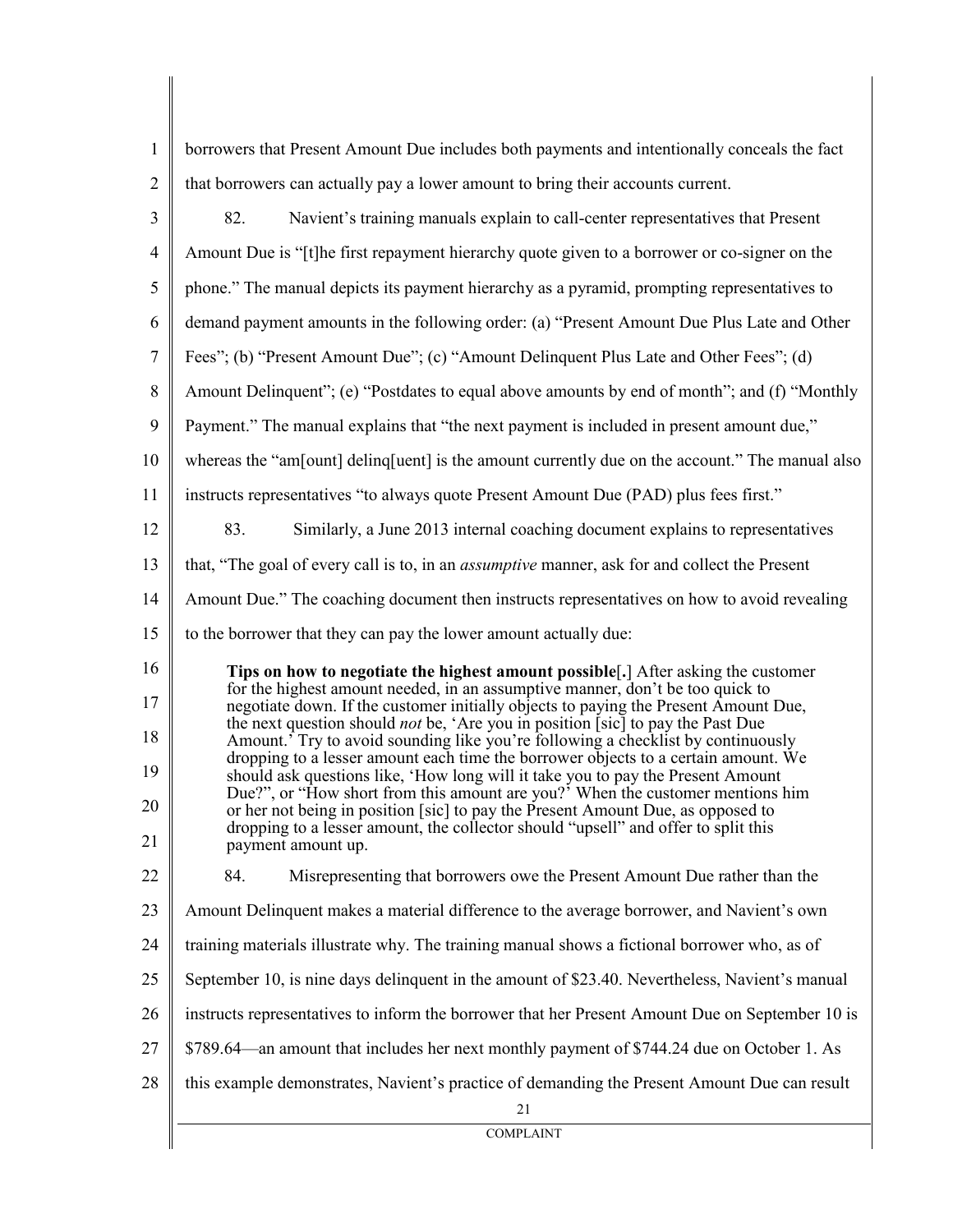| 1              | in a borrower paying hundreds of dollars weeks before that money is actually due, and weeks                                                                                                                                 |  |  |  |
|----------------|-----------------------------------------------------------------------------------------------------------------------------------------------------------------------------------------------------------------------------|--|--|--|
| $\overline{2}$ | before the borrower may have budgeted for it.                                                                                                                                                                               |  |  |  |
| 3              | 85.<br>Navient trains its representatives to deceptively describe the Present Amount Due,                                                                                                                                   |  |  |  |
| 4              | misleading borrowers into thinking the amount includes only their past due balance. Notably,                                                                                                                                |  |  |  |
| 5              | while Navient sometimes instructs its representatives to disclose that the Present Amount Due                                                                                                                               |  |  |  |
| 6              | includes late fees, it never instructs them to inform borrowers that they are also being asked for                                                                                                                          |  |  |  |
| $\tau$         | their next month's payment. For example, Navient's Present Amount Due training scripts read:                                                                                                                                |  |  |  |
| 8<br>9         | Mary, I am showing there is currently an amount that is <i>due today</i> on your student<br>loan of \$1,500. Will you be paying this with a check, debit, or credit card?                                                   |  |  |  |
| 10             | Your account is currently XX months <i>past due</i> . The present amount due is \$XXX.xx.<br>How will you be taking care of this today, check, credit or debit?                                                             |  |  |  |
| 11<br>12       | Ms. Smith, I am showing there is currently an amount that is <i>due today</i> on your<br>student loan of \$1,500 plus a \$25 late fee. Will you be paying this today with a check,<br>debit or credit card?                 |  |  |  |
| 13<br>14       | I see that your account is currently XX days <i>past due</i> with a present<br>Mr./Mrs.<br>amount due of \$xx.xx which includes any unpaid late fees. How will you be taking<br>care of this today, check, credit or debit? |  |  |  |
| 15<br>16       | I am calling today to advise of that your present amount due is , and you have<br>a late charge of, ______. How would you like to make that payment today, check,<br>credit, or debit.                                      |  |  |  |
| 17             | 86.<br>Navient instructs its representatives that "the negotiation process will begin" only                                                                                                                                 |  |  |  |
| 18             | after it becomes clear that a borrower cannot pay the full Present Amount Due. Training materials                                                                                                                           |  |  |  |
| 19             | warn representatives to "negotiate the highest amount possible" and avoid being "too quick to                                                                                                                               |  |  |  |
| 20             | negotiate down" from the Present Amount Due.                                                                                                                                                                                |  |  |  |
| 21             | 87.<br>Scripts and call flow charts make clear that Navient representatives demand the                                                                                                                                      |  |  |  |
| 22             | Present Amount Due on every outgoing and inbound call with every delinquent borrower.                                                                                                                                       |  |  |  |
| 23             | Training documents describe collecting the "present amount due" as the "goal" or "purpose" of                                                                                                                               |  |  |  |
| 24             | every interaction on an outbound or inbound call with a delinquent borrower. Another training                                                                                                                               |  |  |  |
| 25             | document requires representatives to follow the scripting "verbatim on all borrower contacts."                                                                                                                              |  |  |  |
| 26             | 88.<br>Navient's incentive-compensation structure (discussed above) reinforces the                                                                                                                                          |  |  |  |
| 27             | objective of collecting the maximum amount immediately. One Navient training document states,                                                                                                                               |  |  |  |
| 28             | "Successfully collecting the Present Amount Due with payment arrangements effective today is<br>22                                                                                                                          |  |  |  |
|                | <b>COMPLAINT</b>                                                                                                                                                                                                            |  |  |  |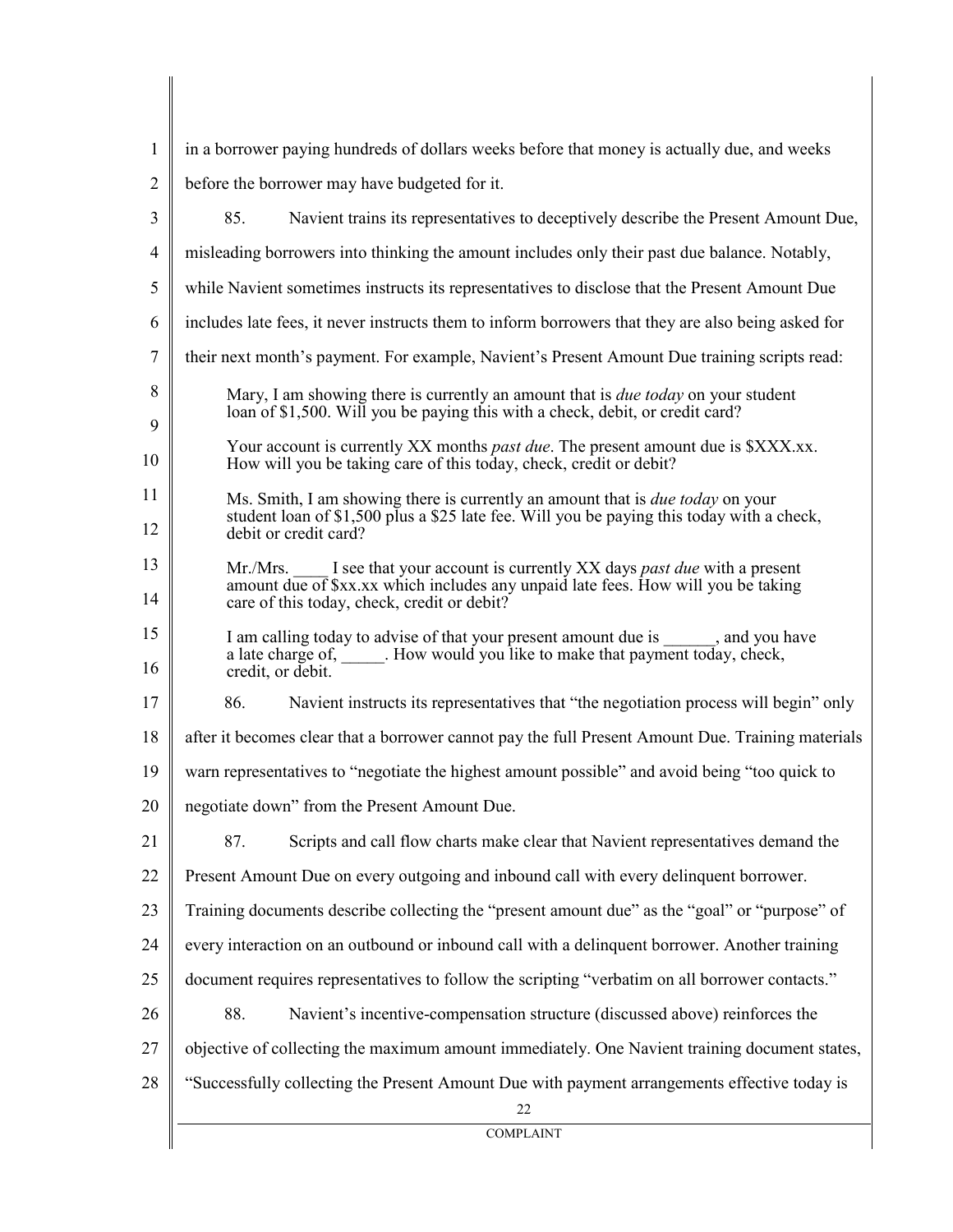1 2 3 4 the highest incentive tier available and thus, the best use of yours and the borrower's time." And representatives can receive an "infraction" if they fail to engage in "due diligence"—that is, demanding the Present Amount Due and resisting attempts by borrowers to pay "only" the amount delinquent.

5 6 7 8 9 89. Upon information and belief, Navient's representatives follow the training manuals and respond to these incentives by consistently requesting the Present Amount Due instead of only the amount required to bring borrowers current. Call-center representatives do not explain that Present Amount Due includes the next month's payment, which in most cases is not due immediately on the day of the call.

10 11 12 13 90. Upon information and belief, even when a borrower does discover that the Present Amount Due is more than they currently owe and offers payment for the lower amount actually due, Navient often still demands the full Present Amount Due and resists the borrower's attempts to pay "merely the amount delinquent" over the phone.

14 15 16 17 18 19 20 91. Upon information and belief, borrowers who pay the Present Amount Due do not understand that they can pay a lower amount to clear the delinquency on their account. Borrowers whom Navient convinces to pay the Present Amount Due using a credit card may end up paying more in interest on the credit card balance taken out to cover their next month's payment than they would have paid on the loan had they waited until the payment's scheduled due date. Additionally, causing borrowers to shift debt to their credit card balances can harm borrowers' credit scores.

21 22 23 24 92. In sum, Navient deceptively represents to delinquent borrowers that the Present Amount Due is the amount required to bring their accounts current, when in fact, it includes both the past due amount required to bring them current plus their next monthly payment. This practice harms Navient borrowers who are induced into making larger payments earlier than necessary.

25 26

27

28

### **E. Navient Improperly Reported Total and Permanent Disability Discharges to Consumer Reporting Agencies as Defaults**

93. As a student-loan servicer, Navient routinely furnishes information about its student-loan accounts to consumer reporting agencies.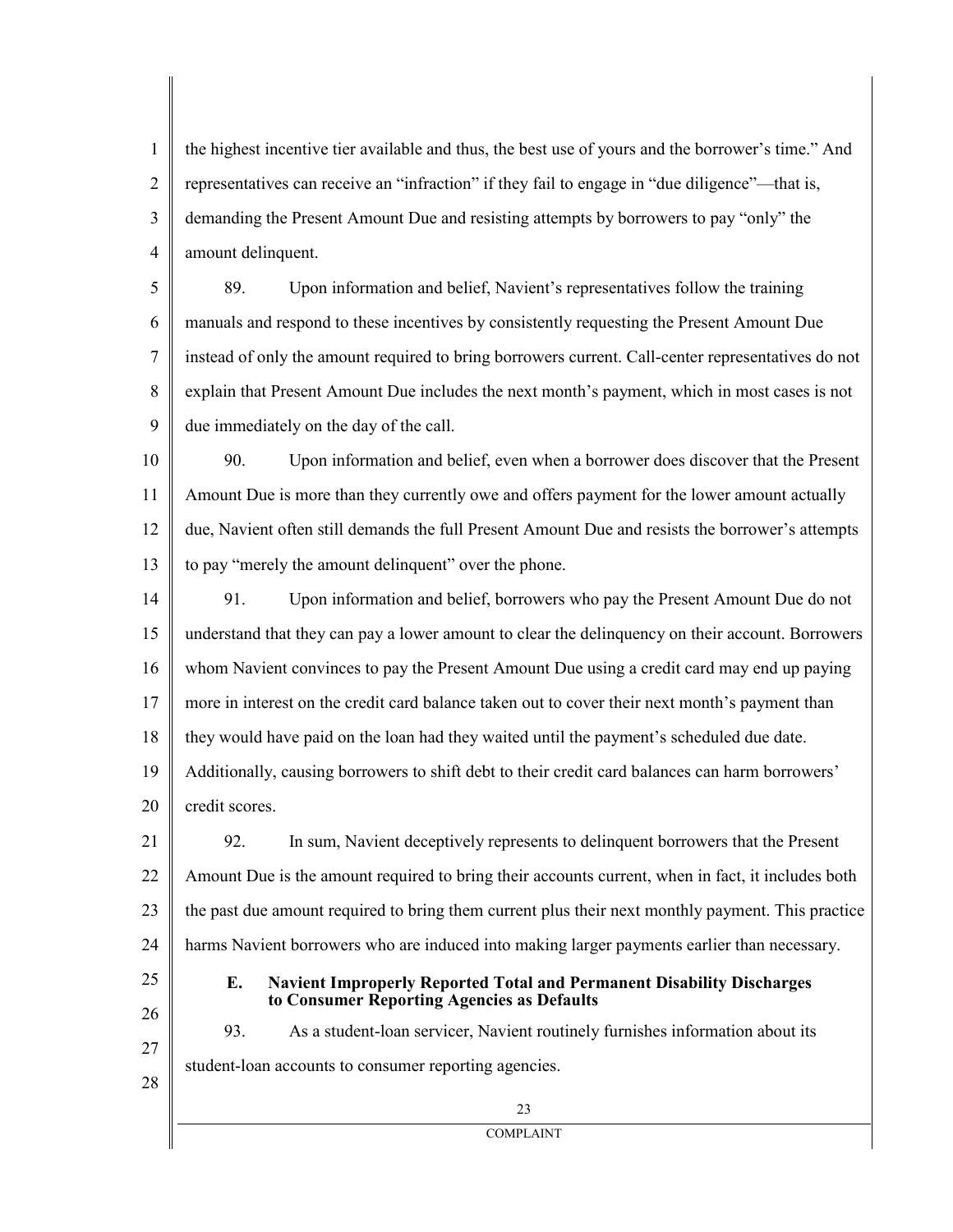| $\mathbf{1}$   | 94.<br>ED allows borrowers with a "total and permanent disability" to have their federal             |  |  |  |  |
|----------------|------------------------------------------------------------------------------------------------------|--|--|--|--|
| $\overline{2}$ | loans discharged, relieving them of any obligation to pay the loans. (12 C.F.R. § 685.213.) These    |  |  |  |  |
| 3              | include loans held by veterans whom the U.S. Department of Veterans Affairs has determined are       |  |  |  |  |
| $\overline{4}$ | unemployable because of disabilities connected to their military service. $(Id, § 685.213(c).)$      |  |  |  |  |
| 5              | In 2006, ED issued guidance regarding appropriate credit reporting when a loan is<br>95.             |  |  |  |  |
| 6              | discharged. That guidance instructs that, when a non-defaulted loan is discharged due to a           |  |  |  |  |
| $\tau$         | borrower's total and permanent disability, servicers should use only reporting code "05" and a       |  |  |  |  |
| $\,8\,$        | payment rating code applicable to the status of the loan. The instructions also indicate that the    |  |  |  |  |
| 9              | reporting code "AL" (signaling that the loan is being "assigned to the government") may be used      |  |  |  |  |
| 10             | (a) only by schools holding Perkins loans, not by servicers, and (b) only when the loan is in a      |  |  |  |  |
| 11             | default status prior to being discharged due to the disability of the borrower.                      |  |  |  |  |
| 12             | 96.<br>Consistent with the instructions from ED, the operative credit-reporting guide,               |  |  |  |  |
| 13             | issued by the Consumer Data Industry Association in 2012, contains a section on "Total and           |  |  |  |  |
| 14             | Permanent Disability Discharge Procedures" for student loans. That section authorizes only the       |  |  |  |  |
| 15             | use of the reporting code "AL" for defaulted Perkins loans (which again are held only by schools,    |  |  |  |  |
| 16             | not by servicers such as Navient).                                                                   |  |  |  |  |
| 17             | From at least October 2012 until approximately June 2014, Navient improperly<br>97.                  |  |  |  |  |
| 18             | used the "AL" reporting code to report loans that had been discharged due to the borrower's total    |  |  |  |  |
| 19             | and permanent disability, despite the fact that Navient is not an educational institution that holds |  |  |  |  |
| 20             | Perkins loans, and that some of the borrowers who received a loan discharge due to a total and       |  |  |  |  |
| 21             | permanent disability had not defaulted.                                                              |  |  |  |  |
| 22             | 98.<br>Navient's incorrect credit reporting regarding loans that had been discharged due             |  |  |  |  |
| 23             | to the borrower's total and permanent disability was both inaccurate and harmful. Navient should     |  |  |  |  |
| 24             | have used a different reporting code available specifically to servicers responsible for non-        |  |  |  |  |
| 25             | defaulted loans discharged due to a borrower's total and permanent disability. Navient's             |  |  |  |  |
| 26             | misreporting made it appear that some borrowers had defaulted, when, in fact, these borrowers        |  |  |  |  |
| 27             | had not defaulted and their loans had been discharged due to a total and permanent disability.       |  |  |  |  |
| 28             | 99.<br>Navient's use of the wrong reporting code erroneously and negatively impacted<br>24           |  |  |  |  |
|                | <b>COMPLAINT</b>                                                                                     |  |  |  |  |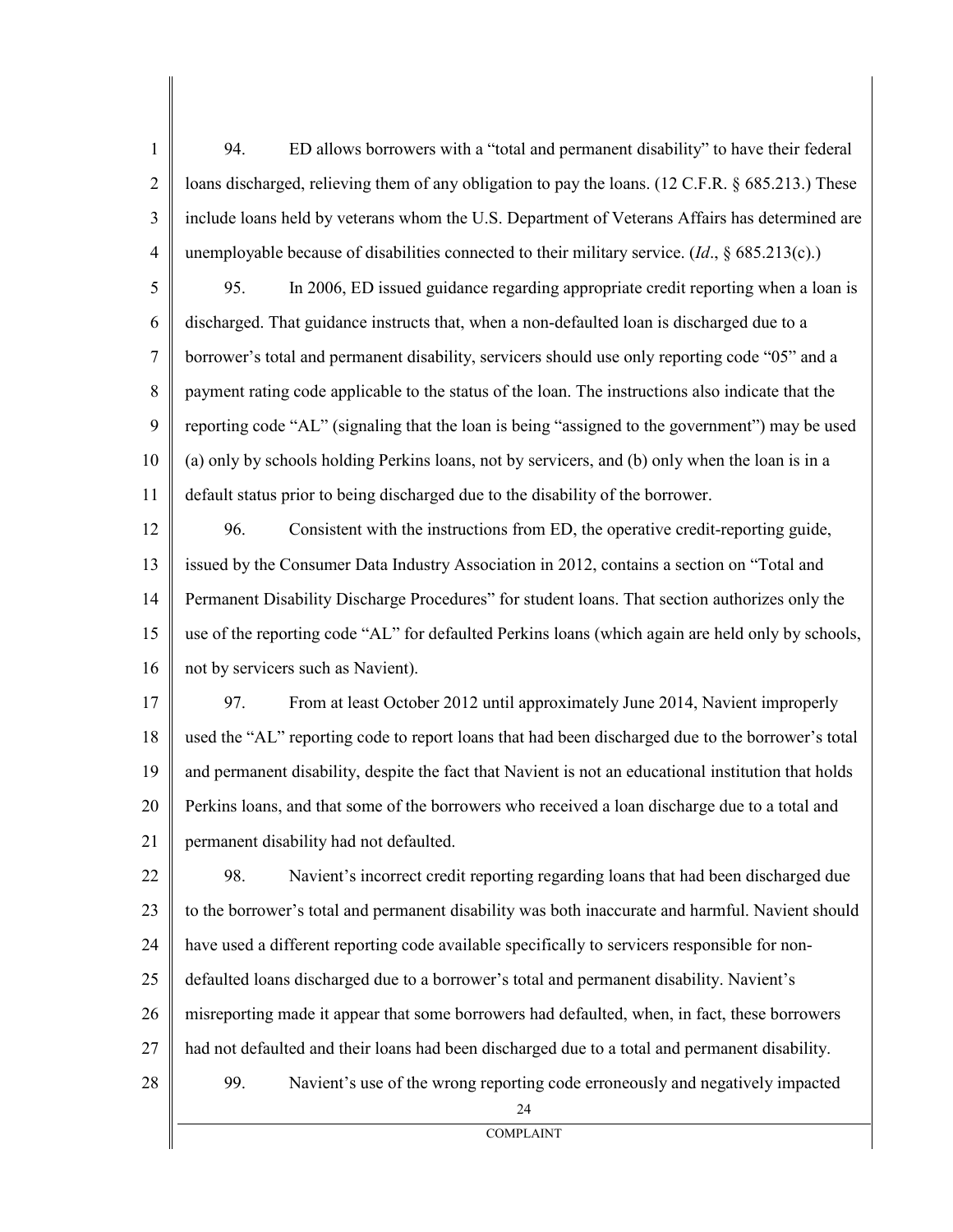2 3 4 5 the credit reports of borrowers that received a discharge based on a total and permanent disability but who had not defaulted on their loans. Navient was well aware of the severe harms that would result from negative credit reporting. For example, Navient's website warns: "Defaulting on your federal or private loans may result in serious consequences that might lead to a long lasting and harmful impact to you as the borrower or cosigner."

6 7

8

9

10

11

12

1

### **III. DEFENDANTS' CONDUCT RELATED TO THE DEBT COLLECTION OF FEDERAL STUDENT LOANS**

100. Despite the availability of income-driven repayment plans, a significant number of federal student loans, including those owed by California borrowers, go into default. A federal loan is generally considered in default after 270 days of non-payment, at which point the servicer sends the loan to a private debt collector. These private collection agencies, which include Pioneer and GRC, Navient's wholly owned subsidiaries, contract with ED's office of Federal Student Aid to collect federal student loans originated under the Direct Loan and FFEL Programs.

13 14 15 16 17 18 101. Borrowers who default on their federal student loans have a right to participate in certain programs which, under specific conditions, can return their loans to a non-default repayment status. In particular, borrowers may "rehabilitate" or "consolidate" their defaulted loans. In some instances, borrowers may have their loans discharged in their entirety because of a disability or due to problems with the school they attended.

19 20 21 22 23 24 25 26 27 102. The student-loan debt-collection system has been plagued by problems involving private collectors' conduct. In March 2014, for instance, the Government Accountability Office noted significant problems with private collection agencies including, "providing borrowers with inaccurate or misleading information about rehabilitation-program requirements and options." In 2015, ED terminated its contract with Pioneer after finding that Pioneer had made materially inaccurate statements while enrolling borrowers in the federal loan-rehabilitation program. Undersecretary Ted Mitchell explained the termination by stating that federal borrowers "are entitled to accurate information as they make critical choices to manage their debt . . . Every company that works for the Department must keep borrowers' best interests at the heart of their business practices by giving borrowers clear and accurate guidelines."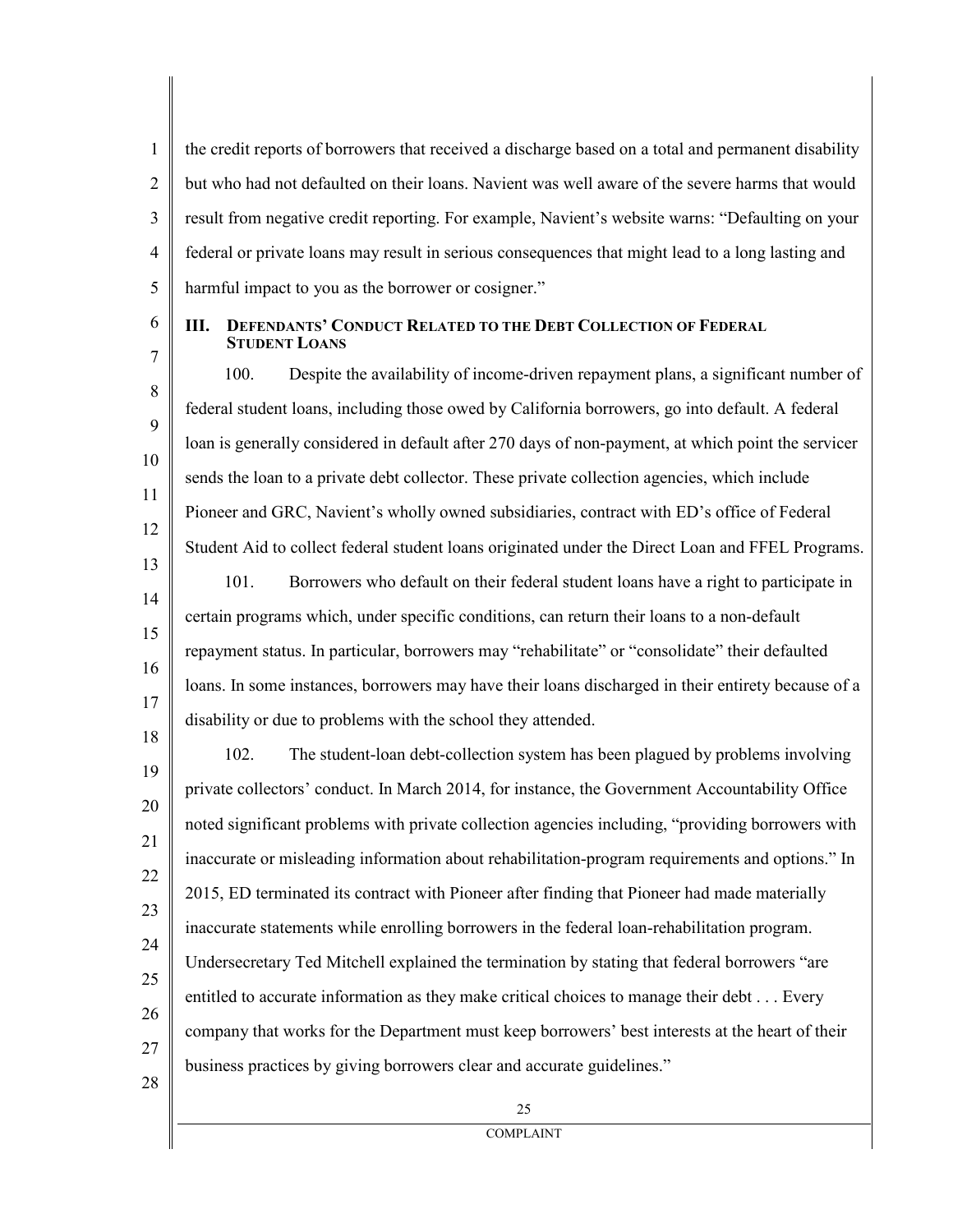### **A. Pioneer and GRC Misrepresented the Credit-Reporting Benefits of Rehabilitating a Defaulted Federal Student Loan**

103. When borrowers are in a normal repayment status on their federal student loans, they have a related tradeline on their credit report. If a borrower ceases making payments, eventually he or she enters default status, prompting the addition of a new and separate default tradeline to his or her credit report. Accordingly, a borrower in default has two tradelines related to his or her student loan: (a) one reflecting the late payments and delinquencies leading up to default (the "original tradeline"); and (b) another reflecting the default itself (the "default tradeline").

9 10 11 14 104. Certain defaulted federal student-loan borrowers have the option of restoring their loans to good standing through "rehabilitation," in which the borrower agrees to make a series of timely payments calculated to fit his or her financial circumstances. Rehabilitation restores a defaulted Direct Loan or FFEL loan to good standing once the borrower makes nine voluntary, reasonable, and affordable payments received within 20 days of each due date within a ten-month period.

16 17 105. Once a borrower completes the rehabilitation program, the owner of the loan removes the default tradeline from the borrower's credit report. The original tradeline reflecting the pre-default delinquency is not removed.

19 20 21 22 23 25 106. ED instructs debt collectors, including Pioneer, not to state or imply to borrowers that the information related to the original tradeline showing late and delinquent payments reported will be removed from the borrower's credit report as a result of rehabilitation. Specifically, the manual for private collection agencies furnished by ED to debt collectors instructs: "Adverse information reported by the original lender will not be expunged or excluded from credit reports before the 7-year period that runs from the lender's report of that default, even if the loan is rehabilitated."

107. Pioneer ignored this instruction. From at least January 2012 through December 2014, Pioneer collectors told or implied to borrowers that all negative information—including pre-default delinquencies—would be removed from their credit reports after rehabilitation.

- 
- 12

1

2

3

4

5

6

7

8

- 13
- 
- 15
- 18

24

26

27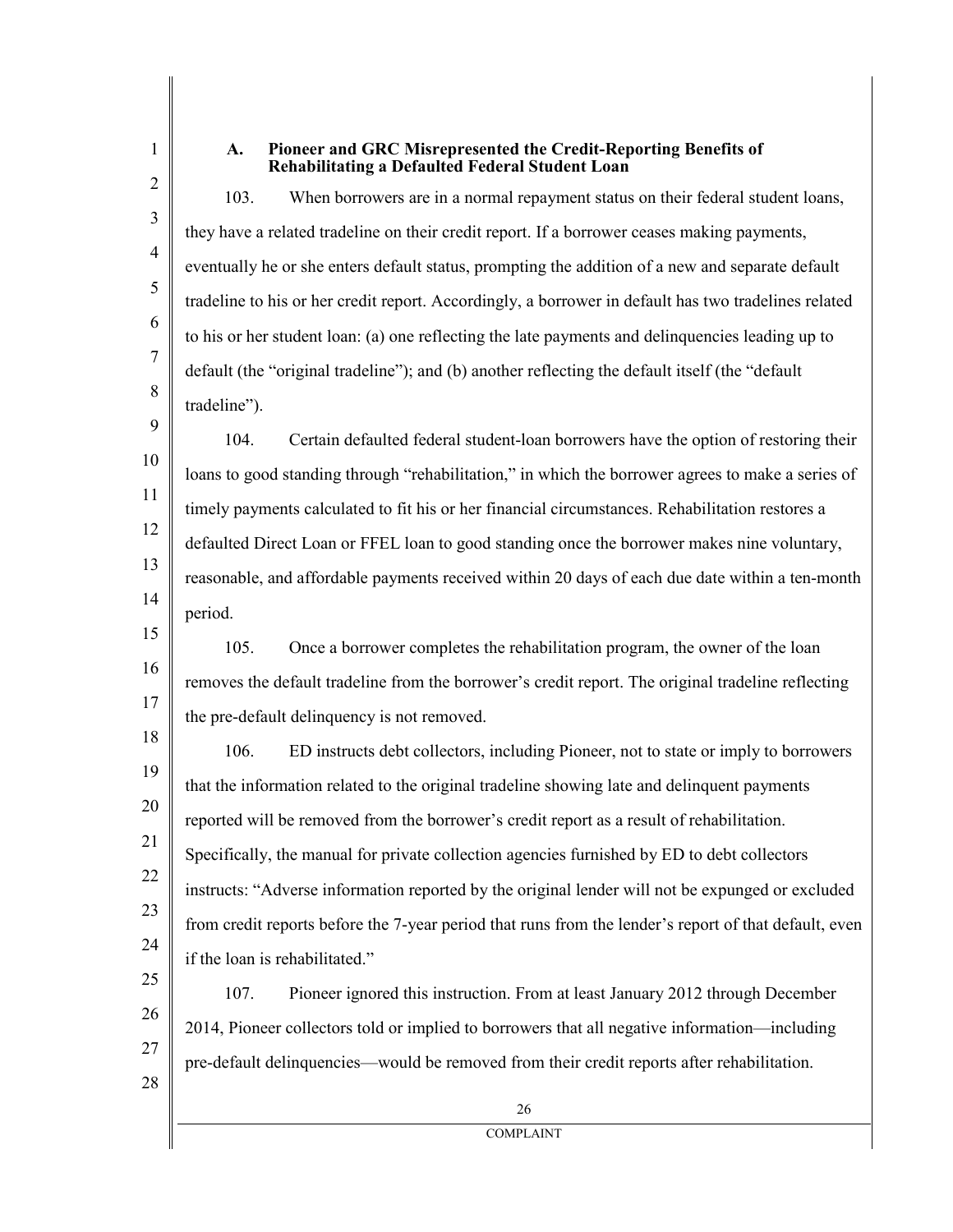| $\mathbf{1}$   | 108.<br>Pioneer's call scripts used between at least 2012 and 2014 instructed                                                 |  |  |  |  |  |
|----------------|-------------------------------------------------------------------------------------------------------------------------------|--|--|--|--|--|
| $\overline{2}$ | representatives to say: "After all payments are made, a new lender will pay off the Department of                             |  |  |  |  |  |
| 3              | Education for you. You will then in turn owe the new lender, which means you will no longer be                                |  |  |  |  |  |
| $\overline{4}$ | in Federal Default Also it will be completely deleted from your credit report as though it                                    |  |  |  |  |  |
| 5              | never happened." Pioneer made similarly deceptive representations in written collection letters,                              |  |  |  |  |  |
| 6              | promising borrowers that, after rehabilitation, "[n]egative credit remarks reported for the                                   |  |  |  |  |  |
| 7              | rehabilitation loan(s) will be removed from your credit history." GRC collection letters included                             |  |  |  |  |  |
| 8              | the same deceptive language.                                                                                                  |  |  |  |  |  |
| 9              | 109.<br>In fact, rehabilitation does not erase all negative information related to borrowers'                                 |  |  |  |  |  |
| 10             | defaulted loans. The original tradeline, reflecting a serious delinquency, remains on a borrower's                            |  |  |  |  |  |
| 11             | credit report after rehabilitation.                                                                                           |  |  |  |  |  |
| 12             | Pioneer Misrepresented the Impact of Rehabilitating Defaulted Federal<br><b>B.</b><br><b>Student Loans on Collection Fees</b> |  |  |  |  |  |
| 13<br>14       | After a borrower defaults on a federal student loan, collection fees are calculated<br>110.                                   |  |  |  |  |  |
| 15             | based on a formula of about 25% of the outstanding principal and interest.                                                    |  |  |  |  |  |
| 16             | 111.<br>When a borrower makes a rehabilitation payment, the collector utilizes a portion of                                   |  |  |  |  |  |
|                | the payment to satisfy collection fees and applies the rest to the loan's outstanding interest and                            |  |  |  |  |  |
|                | principal. For example, out of a \$50 payment, about 20%, or \$10, is used to satisfy collection fees                         |  |  |  |  |  |
|                | and the remaining \$40 is applied towards the defaulted principal and interest.                                               |  |  |  |  |  |
| 19             | After the borrower submits his or her ninth rehabilitation payment, ED waives any<br>112.                                     |  |  |  |  |  |
| 20             | remaining collection fees. But the borrower does not recover the collection fees paid as a part of                            |  |  |  |  |  |
| 21<br>22       | each rehabilitation payment.                                                                                                  |  |  |  |  |  |
| 23             | 113.<br>Pioneer's scripts reveal that Pioneer improperly told borrowers that all collection                                   |  |  |  |  |  |
| 24             | fees would be waived or "removed at the time of sale." These statements created the net                                       |  |  |  |  |  |
| 25             | impression that borrowers who rehabilitate their loans pay no collection fees when, in reality,                               |  |  |  |  |  |
| 26             | borrowers do pay a portion of those fees with each rehabilitation payment.                                                    |  |  |  |  |  |
| 27             | Pioneer Misrepresented the Requirements for Discharge Due to Total and<br>$\mathbf{C}$ .<br><b>Permanent Disability</b>       |  |  |  |  |  |
| 28             | 114.<br>From at least 2012 to 2014, Pioneer made false statements to borrowers about the<br>$27\,$                            |  |  |  |  |  |
|                | <b>COMPLAINT</b>                                                                                                              |  |  |  |  |  |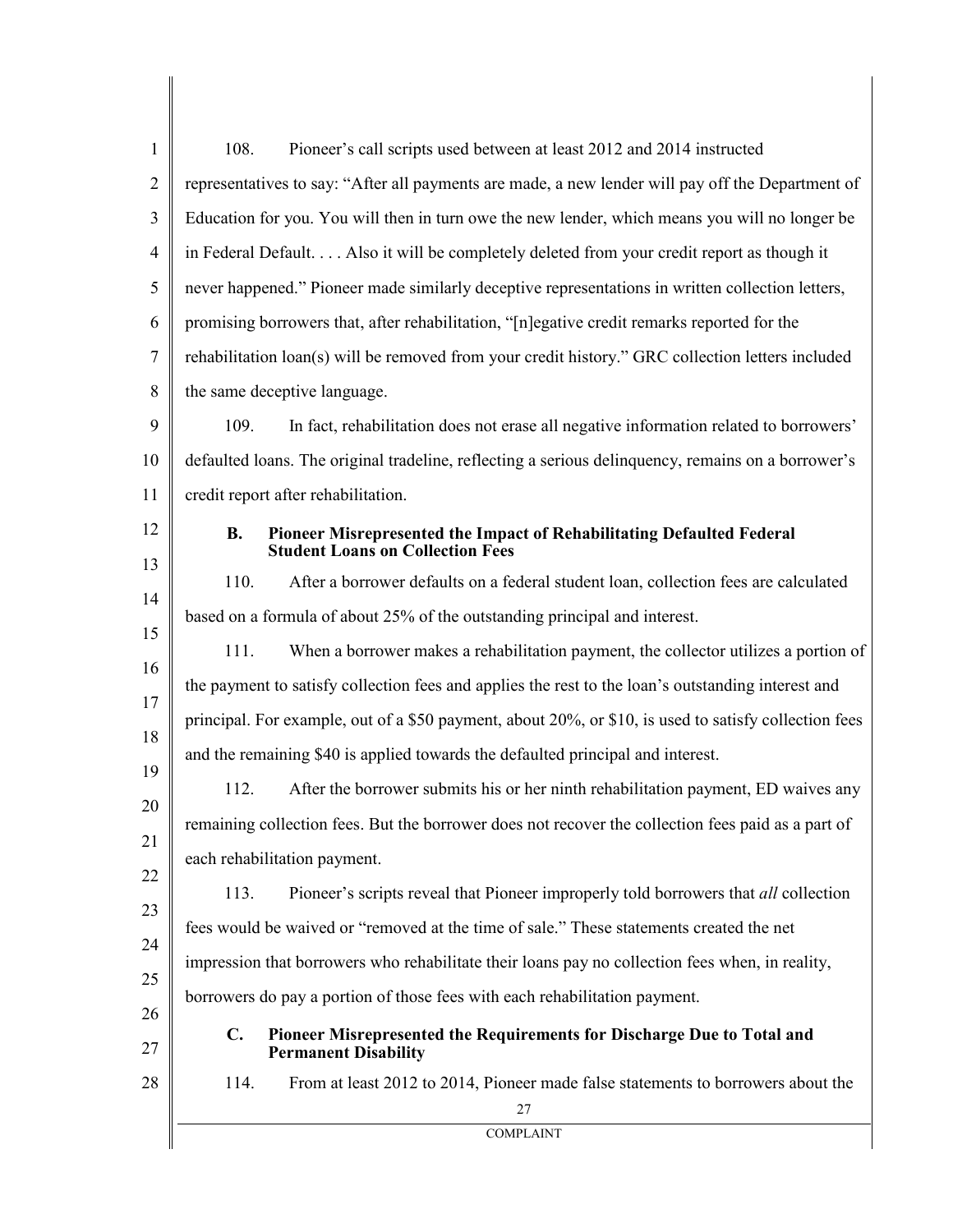| 1   requirements for obtaining a disability-related discharge of a federal loan. |  |  |
|----------------------------------------------------------------------------------|--|--|
|                                                                                  |  |  |

| $\overline{2}$ | At all times relevant to this complaint, a federal student-loan borrower could<br>115.             |  |
|----------------|----------------------------------------------------------------------------------------------------|--|
| 3              | obtain a "total and permanent disability discharge" (12 C.F.R. § 685.213) if the borrower was      |  |
| $\overline{4}$ | "unable to engage in any substantial gainful activity by reason of a medically determinable        |  |
| 5              | physical or mental impairment that (i) can be expected to result in death; (ii) has lasted a       |  |
| 6              | continuous period of not less than 60 months; or (iii) can be expected to last for a continuous    |  |
| $\tau$         | period of not less than 60 months." (12 C.F.R. § 685.102(b).) Substantial gainful activity means a |  |
| 8              | "level of work performed for pay or profit that involves doing significant physical or mental      |  |
| 9              | activities or a combination of both." (Ibid.) In other words, work is not prohibited entirely.     |  |
| 10             | 116.<br>Pioneer ignored this standard. According to Pioneer's internal instruction manuals         |  |
| 11             | from 2012 to 2014, if a borrower told a collector that she received Social Security Insurance or   |  |
| 12             | Social Security Disability Insurance, collectors asked the borrower whether she was 100%           |  |
| 13             | disabled and never able to work again—a standard that applicable federal law does not require.     |  |
| 14             | Upon information and belief, Pioneer's application of this incorrect standard delayed or prevented |  |
| 15             | eligible disabled borrowers from discharging their federal student loans.                          |  |
| 16             | By holding borrowers to an inaccurate and unduly restrictive discharge standard,<br>117.           |  |
| 17             | Pioneer obstructed borrowers from obtaining a discharge to which they might have been entitled.    |  |
| 18             | <b>CLAIM1</b>                                                                                      |  |
| 19             | <b>VIOLATIONS OF BUSINESS AND PROFESSIONS CODE SECTION 17200</b>                                   |  |
| 20             | (Unfair Competition in Servicing of Federal Student Loans)                                         |  |
| 21             | The People reallege and incorporate by reference each of the paragraphs above as<br>118.           |  |
| 22             | though fully set forth herein.                                                                     |  |
| 23             | 119.<br>Navient has engaged in, and continues to engage in, acts or practices that                 |  |
| 24             | constitute unfair competition as defined in Business and Professions Code section 17200. These     |  |
| 25             | acts or practices include, but are not limited to, the following:                                  |  |
| 26             | Misrepresenting that Navient will counsel borrowers about their repayment<br>a.                    |  |
| 27             | options, when in fact, little to no counseling, or deceptive counseling, actually occurs;          |  |
| 28             | Misrepresenting to borrowers the repayment options available to them;<br>$\mathbf b$ .<br>28       |  |
|                | <b>COMPLAINT</b>                                                                                   |  |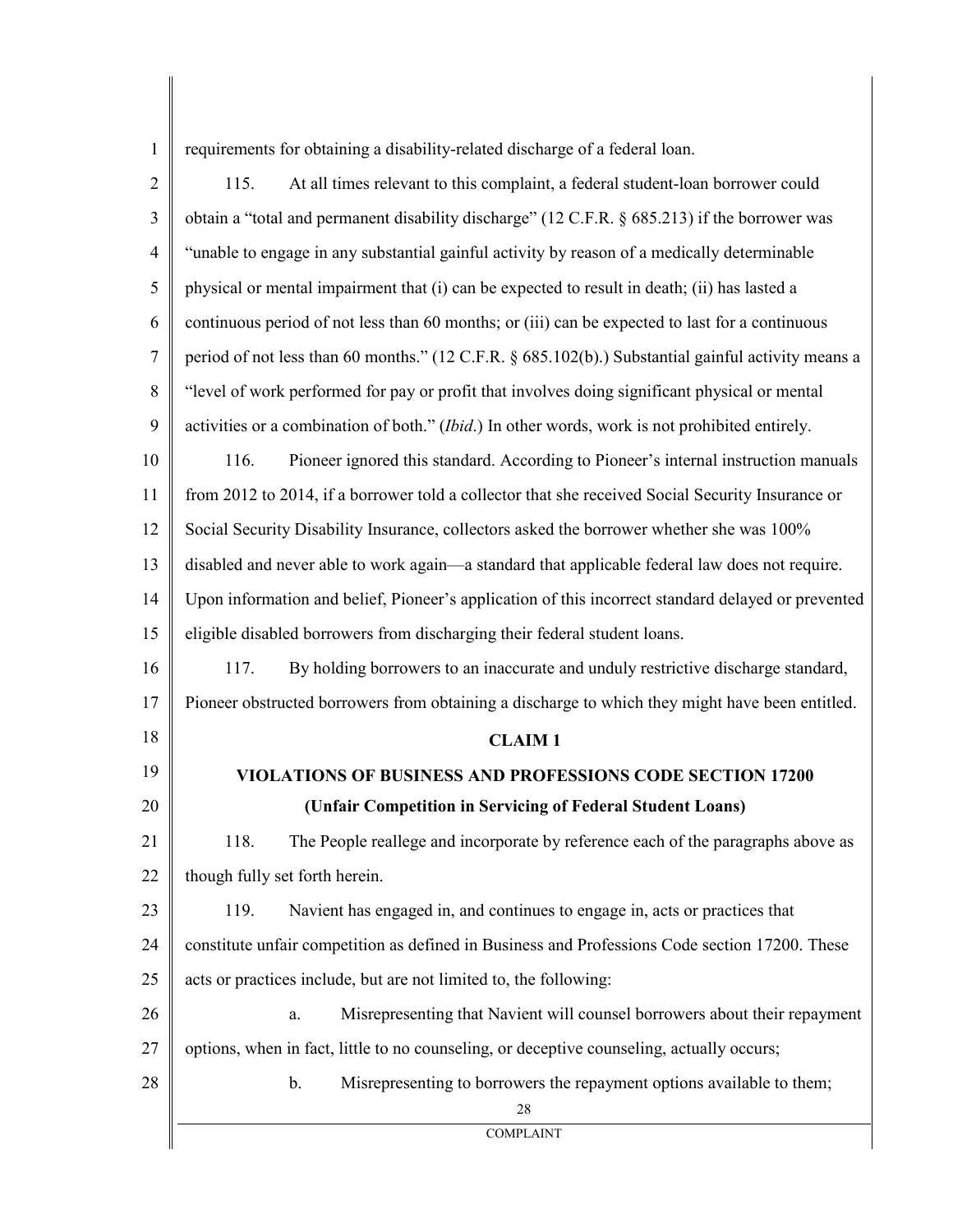1 2 3 4 5 6 7 8 9 10 11 12 13 14 15 16 17 18 19 20 21 22 23 24 25 26 27 28 29 COMPLAINT c. Steering borrowers who express a long-term inability to repay into forbearances (including misrepresenting that forbearance was the borrower's best or only option), when, in fact, a forbearance is intended only for a temporary hardship; d. Misrepresenting to borrowers that Navient will provide a date certain by which a borrower must submit materials to timely recertify an income-driven repayment plan when, in fact, no such date is provided; e. Misrepresenting to borrowers the consequences of their failure to timely recertify an income-driven repayment plan; and f. Misrepresenting to borrowers that Navient will apply payments according to borrowers' instructions; g. Misrepresenting to delinquent borrowers that the "Present Amount Due" is the amount required to bring the borrower's account current when, in fact, the "Present Amount Due" is the past-due amount plus the next monthly payment; h. Violating 12 C.F.R.§ 1022.42(a) by failing to establish and implement reasonable written policies and procedures regarding the accuracy and integrity of information that Navient furnishes to consumer reporting agencies relating to borrowers who have received a discharge of their federal student loans due to total and permanent disability; and i. Violating Business and Professions Code section 17500 et seq., as alleged in Claim 3. **CLAIM 2 VIOLATIONS OF BUSINESS AND PROFESSIONS CODE SECTION 17200 (Unfair Competition in Debt Collection of Federal Student Loans)** 120. The People reallege and incorporate by reference each of the paragraphs above as though fully set forth herein. 121. Pioneer has engaged in, and continues to engage in, acts or practices that constitute unfair competition as defined in Business and Professions Code section 17200. These acts or practices include, but are not limited to, the following: a. Misrepresenting to borrowers that rehabilitation will erase a defaulted loan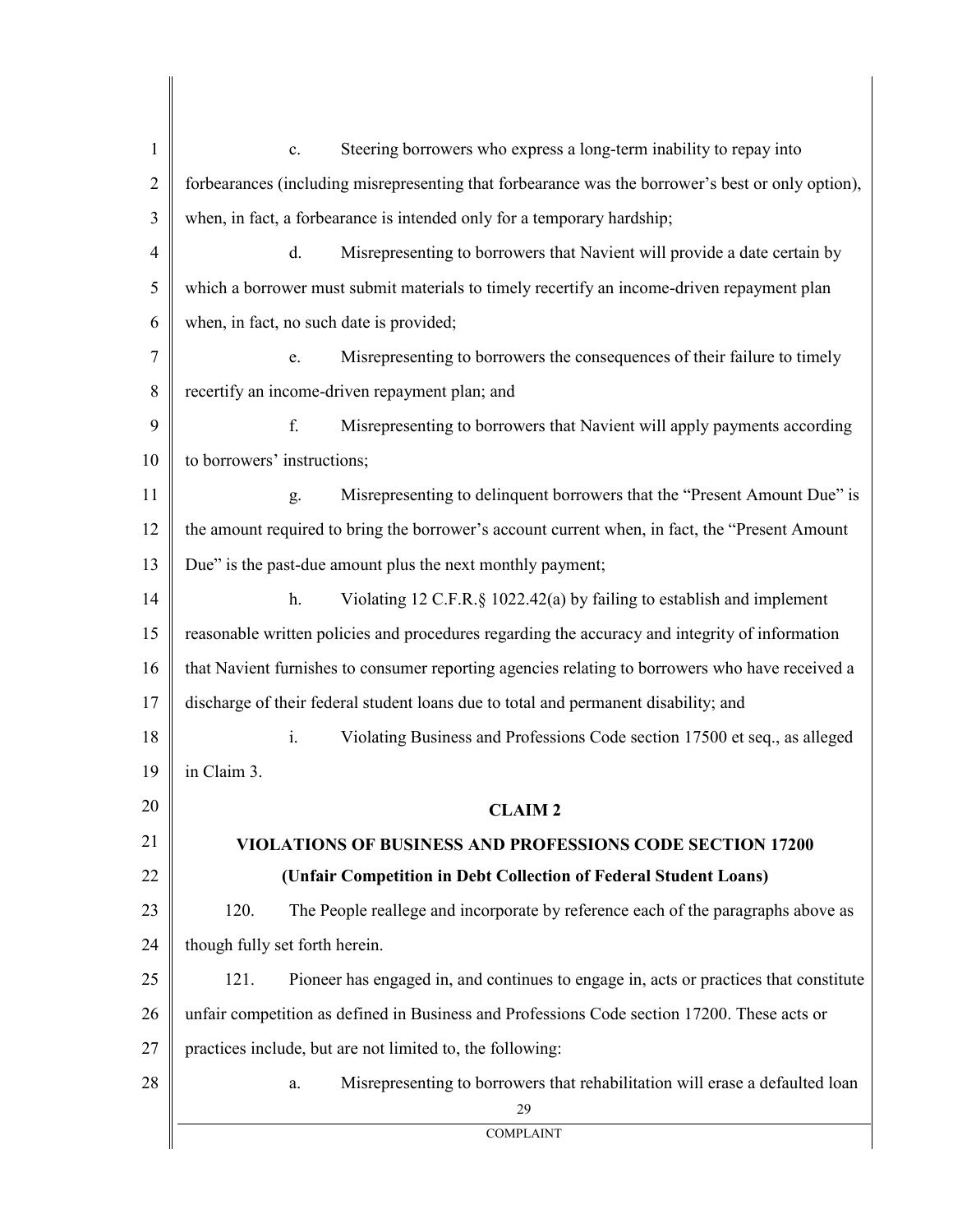1 2 3 4 5 6 7 8 9 10 11 12 13 14 15 16 17 18 19 20 21 22 23 24 25 26 27 28 30 COMPLAINT from a borrower's credit report, when, in fact, some negative payment history may remain; and b. Violating Business and Professions Code section 17500 et seq., as alleged in Claim 4. 122. GRC has engaged in, and continues to engage in, acts or practices that constitute unfair competition as defined in Business and Professions Code section 17200. These acts or practices include, but are not limited to, the following: a. Misrepresenting to borrowers that rehabilitation will erase a defaulted loan from a borrower's credit report when, in fact, some negative payment history may remain; b. Misrepresenting to borrowers that Pioneer would waive all collection fees if a borrower successfully rehabilitates his or her loan when, in fact, the borrower pays fees out of each rehabilitation payment and not all fees are actually waived; c. Misrepresenting to borrowers that to qualify for "total and permanent disability discharge," the borrower must be 100% disabled and never able to work again when, in fact, that is not the proper standard for this discharge; and d. Violating Business and Professions Code section 17500 et seq., as alleged in Claim 4. **CLAIM 3 VIOLATIONS OF BUSINESS AND PROFESSIONS CODE SECTION 17500 (False or Misleading Statements in Servicing of Federal Student Loans)** 123. The People reallege and incorporate by reference each of the paragraphs above as though fully set forth herein. 124. Navient has engaged in, and continues to engage in, acts or practices that constitute violations of Business and Professions Code section 17500 et seq., by making or causing to be made untrue or misleading statements concerning services performed by Navient. Navient's untrue or misleading representations include, but are not limited to, the following: a. Misrepresenting that Navient will counsel borrowers about their repayment options when, in fact, little to no counseling, or deceptive counseling, actually occurs; b. Misrepresenting to borrowers the repayment options available to them;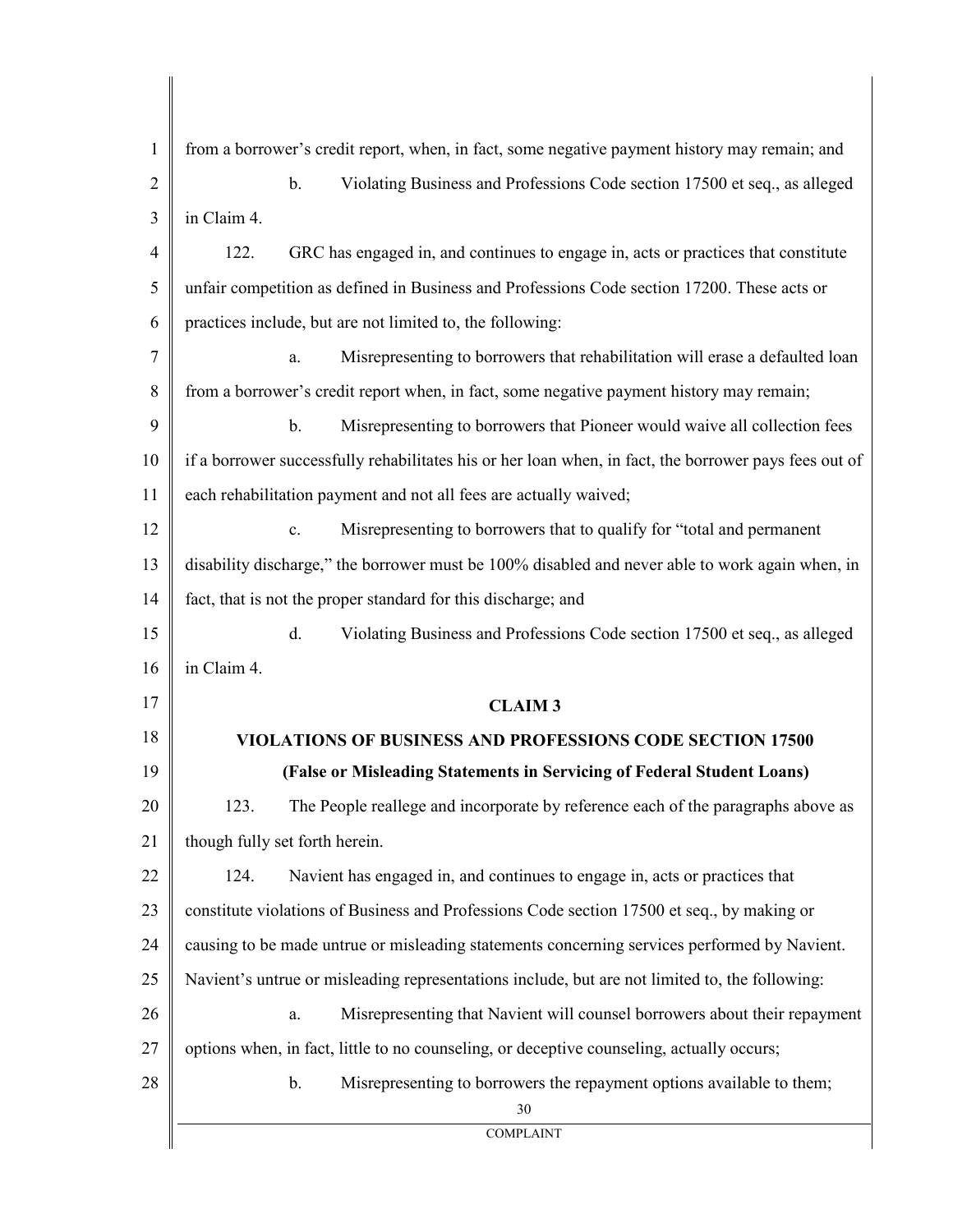1 2 3 4 5 6 7 8 9 10 11 12 13 14 15 16 17 18 19 20 21 22 23 24 25 26 27 28 31 COMPLAINT c. Misrepresenting to borrowers that forbearance was the borrower's best or only option when, in fact, a forbearance is intended only for a temporary hardship; d. Misrepresenting to borrowers that Navient will provide a date certain by which a borrower must submit materials to timely recertify an income-driven repayment plan when, in fact, no such date is provided; e. Misrepresenting to borrowers the consequences of their failure to timely recertify an income-driven repayment plan; f. Misrepresenting to borrowers that Navient will apply payments according to borrowers' instructions; and g. Misrepresenting to delinquent borrowers that the "Present Amount Due" is the amount required to bring the borrower's account current, when in fact, the "Present Amount Due" is the past-due amount plus the next monthly payment. 125. At the time these representations were made, Navient knew or by the exercise of reasonable care should have known that these representations were untrue or misleading. **CLAIM 4 VIOLATIONS OF BUSINESS AND PROFESSIONS CODE SECTION 17500 (False or Misleading Statements in Debt Collection of Federal Student Loans**) 126. The People reallege and incorporate by reference each of the paragraphs above as though fully set forth herein. 127. Pioneer has engaged in, and continues to engage in, acts or practices that constitute violations of Business and Professions Code section 17500 et seq., by making or causing to be made untrue or misleading statements concerning services performed by them. Pioneer's untrue or misleading representations include, but are not limited to, misrepresenting to borrowers that rehabilitation will erase a defaulted loan from a borrower's credit report, when, in fact, some negative payment history may remain; 128. GRC has engaged in, and continues to engage in, acts or practices that constitute violations of Business and Professions Code section 17500 et seq., by making or causing to be made untrue or misleading statements concerning services performed by them. GRC's untrue or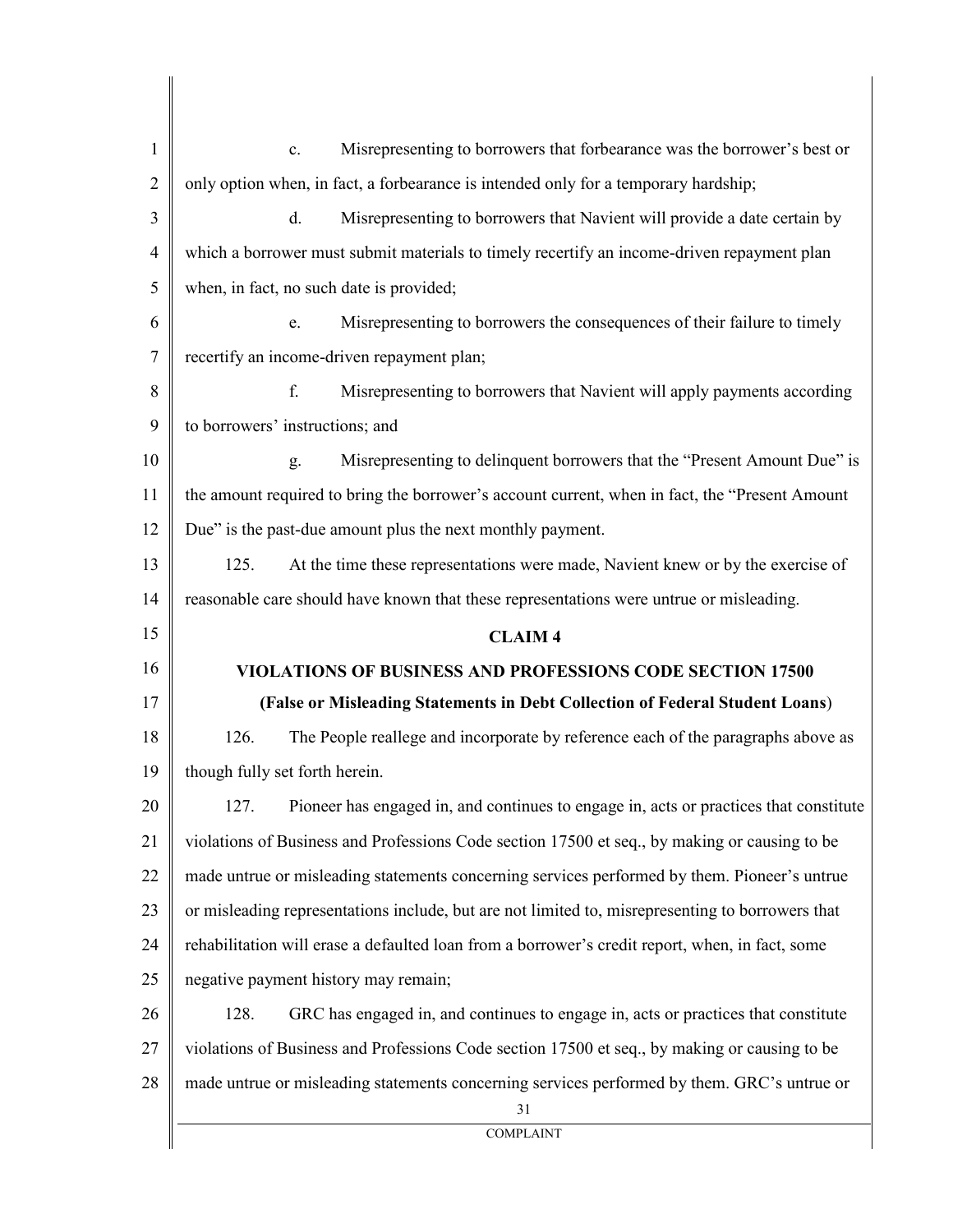1 misleading representations include, but are not limited to, the following:

| $\mathbf{2}$   | Misrepresenting to borrowers that rehabilitation will erase a defaulted loan<br>a.                    |
|----------------|-------------------------------------------------------------------------------------------------------|
| 3              | from a borrower's credit report when, in fact, some negative payment history may remain;              |
| $\overline{4}$ | Misrepresenting to borrowers that Pioneer would waive all collection fees<br>$\mathbf b$ .            |
| 5              | if a borrower successfully rehabilitates his or her loan when, in fact, the borrower pays fees out of |
| 6              | each rehabilitation payment and not all fees are actually waived; and                                 |
| $\tau$         | Misrepresenting to borrowers that to qualify for "total and permanent"<br>$\mathbf{c}$ .              |
| 8              | disability discharge," the borrower must be 100% disabled and never able to work again when, in       |
| 9              | fact, that is not the proper standard for this discharge.                                             |
| 10             | 129.<br>At the time these representations were made, Pioneer and GRC knew or by the                   |
| 11             | exercise of reasonable care should have known that these representations were untrue or               |
| 12             | misleading.                                                                                           |
| 13             | <b>PRAYER FOR RELIEF</b>                                                                              |
| 14             | Wherefore, the People pray for judgment as follows:                                                   |
| 15             | 1.<br>That Defendants, their successors, agents, representatives, employees, assigns, and             |
| 16             | all persons who act in concert with them be permanently enjoined from engaging in unfair              |
| 17             | competition as defined in Business and Professions Code section 17200, including, but not             |
| 18             | limited to, the acts and practices alleged in this Complaint, under the authority of Business and     |
| 19             | Professions Code section 17203;                                                                       |
| 20             | 2.<br>That Defendants, their successors, agents, representatives, employees, assigns, and             |
| 21             | all persons who act in concert with them be permanently enjoined from making any untrue or            |
| 22             | misleading statements in violation of Business and Professions Code section 17500, including,         |
| 23             | but not limited to, the untrue or misleading statements alleged in this Complaint, under the          |
| 24             | authority of Business and Professions Code section 17535;                                             |
| 25             | 3.<br>That the Court make such orders or judgments as may be necessary to prevent the                 |
| 26             | use or employment by any Defendant of any practice that constitutes unfair competition or as may      |
| 27             | be necessary to restore to any person in interest any money or property that may have been            |
| 28             | acquired by means of such unfair competition, under the authority of Business and Professions         |
|                | 32<br><b>COMPLAINT</b>                                                                                |
|                |                                                                                                       |